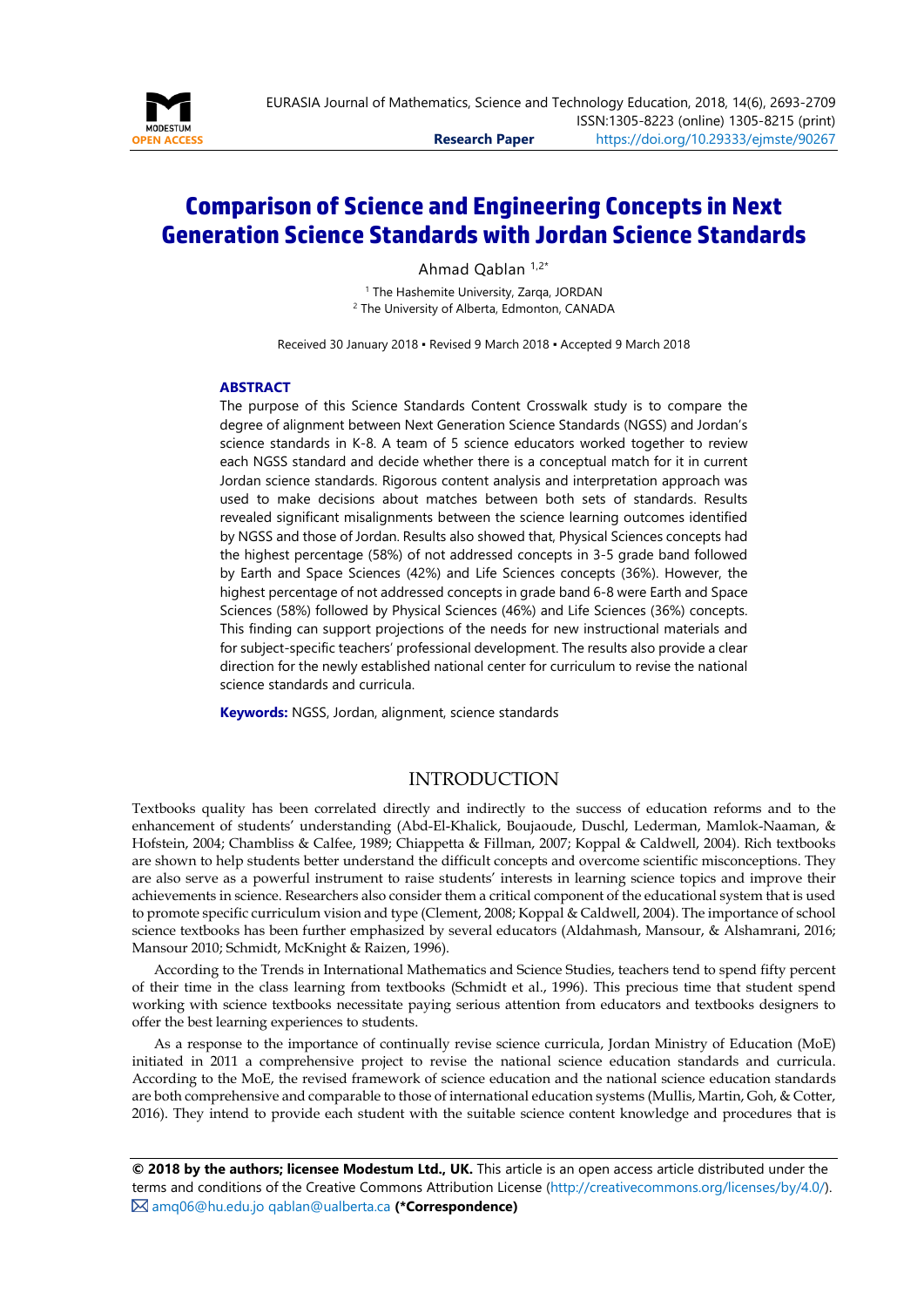#### **Contribution of this paper to the literature**

- This study offers ways to compare science education standards internationally and identify ways to enable students to utilize the metalanguage of both science and education.
- It provides knowledge for both educators and science curriculum designers about the impact of adopting Next Generation Science Standards on advancing students' performance in international benchmarking assessments.
- It demonstrates ways for educators to revise science education standards to help build the capacity of future workforce and contribute in advancing the economic status of countries.

needed for the 21st century (UNESCO, 2014). This curricular reform was driven from a need to elevate students' numeracy and literacy levels, which have deteriorated on average in recent years, and address the gap between the curriculum and students' competencies in international assessments. As a result of such huge reform activity, new school curricula have been produced and put into effect as of the 2014/2015 academic year.

#### **Reforming Science Curricula in Jordan**

As a result of TIMSS and PISA results over the last few years, national committees were formed by MoE to revise the national science standards and curricula (Royal Hashemite Court, n.d) in order to align the national science standards and curricula with those of international standards. Consequently, new science textbooks were developed that are informed by previously used and released TIMSS and PISA items (Ababneh, Al-Tweissi, & Abulibdeh, 2016). The Curricula and Textbooks Directorate has benefitted from the international studies in two ways. First, by analyzing the assessment frameworks of the international studies to identify any possible mismatch in content between the content domain in the assessment frameworks and the content of the Jordanian science textbooks. Second, by integrating similar TIMSS and PISA assessment questions in the national science textbooks in order to familiarize students with such types of questions.

#### **Learning from High Performing Countries**

There are ongoing attempts in Jordan to benefit from the experiences of countries that have performed at high levels in large-scale assessments (Ababneh et al., 2016). The United States of America has recently developed an outstanding document that maps the future trends of science education in the 21st century. As an attempt to enhance their students' performance in science and better prepare them for the next generation, the USA produced advanced sets of standards for science education "Next Generation Science Standards (NGSS)". The development of such standards was triggered by many recent calls for improvements in K-12 science education from science and engineering professionals in order to keep the United States competitive in the international arena (NRC, 2012).

In addition to that, the analysis of international science benchmarking in high-performing countries was utilized to inform the standards development process (NRC, 2012). According to NRC, it is hoped that these standards when implemented with fidelity, have the potential to fundamentally alter the landscape of American science education and prepare students for college, careers and life in the 21st century (NRC, 2012).

### **Next Generation Science Standards (NGSS)**

In 2012, the National Research Council (NRC) of the USA National Academy of Sciences authored a Framework for K-12 Science Education: Practices, Crosscutting Concepts and Core Ideas. This document provides the underlying basis for the NGSS, which draw on evidence-based research in science, including research on the ways students learn science effectively (NRC, 2012). The three dimensions of the framework (Science Practices, crosscutting concepts, and disciplinary core ideas) provide the foundation for the NGSS performance expectations, which clarify what students will know and be able to do by the end of each grade or grade band. According to the Framework, the Practices describe behaviors that scientists engage in as they investigate and build models and theories about the natural world and the key set of engineering practices that engineers use as they design and build models and systems (NRC, 2013). The Crosscutting Concepts have application across all domains of science. The Disciplinary Core Ideas are designed to focus on what students should know by the time they graduate from high school. They are based on progressions outlined in the Framework and include the Physical Sciences, Life Sciences, Earth and Space Sciences, and Engineering, Technology, and Application of Science. Engineering and technology are also integrated into all grade levels in the NGSS.

Disciplinary core ideas in NGSS are grouped in three domains: the physical sciences; the life sciences, and the earth and space sciences (NGSS Lead States, 2013).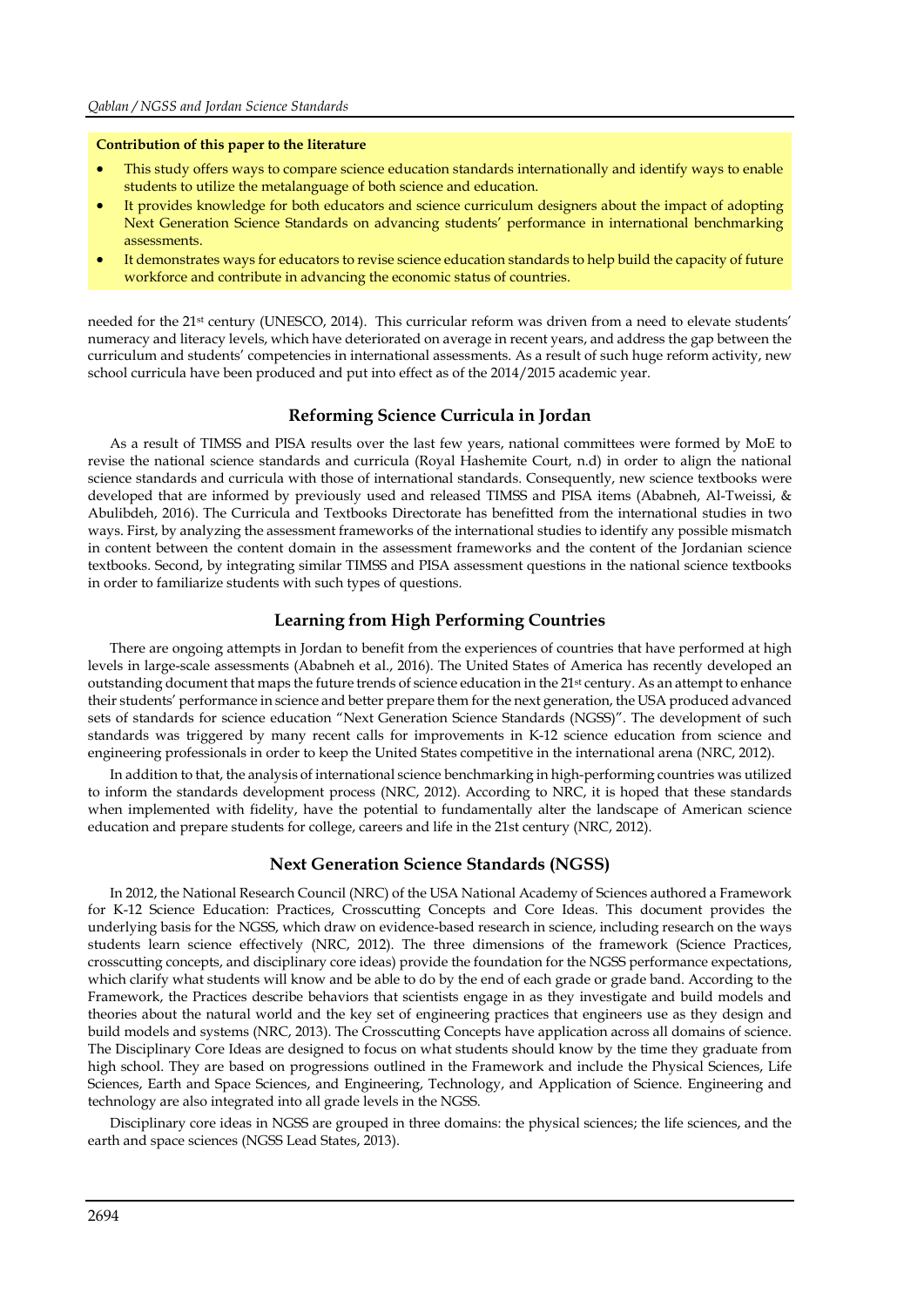In life sciences (LS), students are expected to learn content knowledge about the development from (Molecules to Organisms); Structures and Processes, (Ecosystems): Interactions, Energy, and Dynamics, (Heredity): Inheritance and Variation of Traits, and (Biological Evolution): Unity and Diversity.

In Earth and Space Sciences (ESS), students are expected to learn content related to the following topics, Earth's Place in the Universe, Earth's Systems, and Earth and Human Activity.

In the Physical Sciences (PS), students will learn content related to Matter and Its Interactions, Motion and Stability: Forces and Interactions, Energy, and Waves and Their Applications in Technologies for Information Transfer.

### **Jordan Science Standards and learning outcomes in Primary and Lower Secondary Grades**

In 2013, a new science curriculum was introduced based on a revised national science content standards. For Grades 1 to 8, there is an integrated curriculum, while in Grades 9 and 10, science is taught as four subjects: biology, chemistry, physics, and earth science. The expectations for students in Grades 1 to 8 are as follows (Mullis et al., 2016):

- *Force and Movement*—Acquire concepts, facts, and basic principles of force and movement, and understand their relationship; use laboratory equipment and instruments to explore concepts, facts, and various scientific measurements; follow safety rules and procedures in the classroom, school, and laboratory; and use oral and written communication and mathematical and physical representations to describe scientific concepts related to force and movement
- *Matter and Energy*—Acquire concepts, facts, and basic principles related to matter and energy; recognize the work of God in the universe and understand that the universe's materials have significant impact on our life; investigate by using the scientific method; use laboratory materials and tools to explore science principles; and follow safety rules and procedures in the laboratory, classroom, school, and home.
- *Organisms and Their Environment*—Show an understanding of the characteristics of living organisms and their needs, life cycles, and relationships with each other and their environment; and demonstrate the knowledge and skills necessary for understanding the nature of the human body and maintaining one's health.
- *Meteorology*—Understand the components and characteristics of the atmosphere and its interaction with Earth's surface Terrestrial Materials—Understand the components and characteristics of land and water systems, their interactions, and human impact on them.
- *Astronomy*—Understand the components of the universe, its characteristics and origin, and the physical laws governing it.
- *Earth's History*—Describe Earth's changes over time.
- *Geological Processes*—Understand geological processes and their role in the formation of topographic features and geological phenomena.
- *Oceans*—Understand that the oceans are a complex, dynamic system in which interactions occur among natural systems, minerals, and weather

# RATIONALE AND PURPOSE OF THE STUDY

Recent results of Jordanian students' performances in both TIMSS and PISA tests showed a serious decline in their academic abilities in both science and mathematics subjects since 2009 (National Center for Human Resources Development, 2013; Qablan, in press) (**Figure 1**).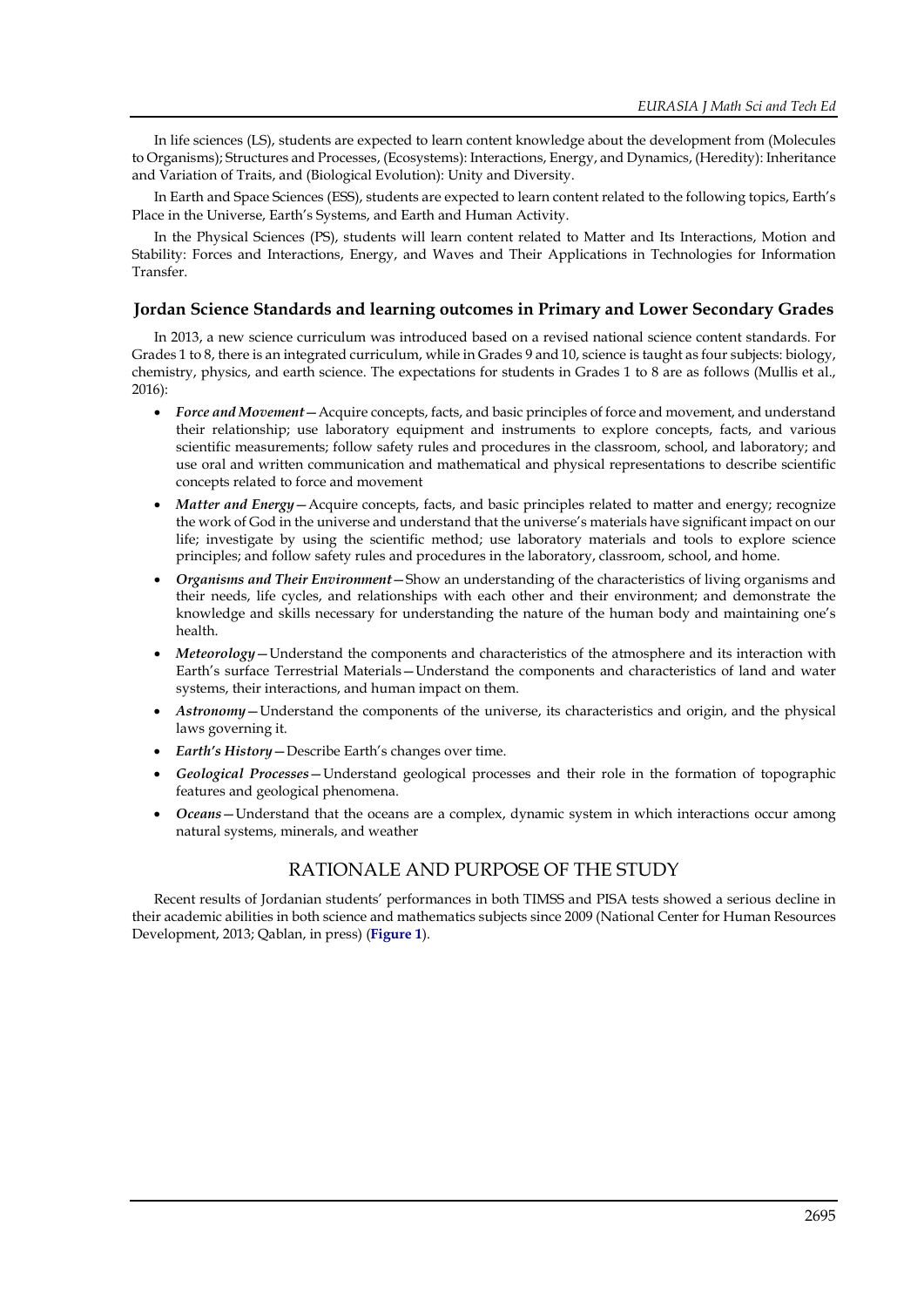

**Figure 1.** Jordan Students Academic Performance over years

In addition to that, a recent assessment of the newly released first three grades science textbooks revealed that the revised science textbooks do not provide students with sufficient science content knowledge and do not effectively create a deeper understanding of science content (Queen Rania Foundation, 2015).

Based on these results, several critiques from both educators and public advocates were posed against the reformed Jordanian science standards and curricula. Critiques were mostly revolved around the curricular insufficiency in providing students with the needed content knowledge, These critiques were strongly supported by the recent analysis of Jordan students' performances in the three major dimensions of TIMSS tests; content knowledge, knowledge application, and reasoning and analyzing (Ababneh, Al-Tweissi & Abulibdeh 2016; Qablan, in press) and by the Arab League for Education, Culture, and Science Organization (ALECSO) study that was conducted in 2014 to analyze science students' performances in three Arab countries including Jordan. (ALECSO, 2014).

Thus, this study came to address the need of comparing Jordan reformed science content standards with those of international benchmarks. NGSS science standards have been chosen to act as a reference to compare Jordan's science education standards with those of NGSS (NRC, 2012).

The value of comparing Jordan's science standards with NGSS science standards is that NGSS draw a comprehensive roadmap for future science teaching and learning at both levels, national and international (NRC, 2012). Another valuable addition of the NGSS is the progressions of disciplinary core ideas for students in Kindergarten through high school (NRC 2012). These progressions provide examples of the growth in the sophistication of students' thinking are addressed across grades in the Earth and Space Sciences, Life Sciences and Physical Sciences concepts. These progressions provide also a reference that depicts the content in each grade band.

Moreover, the NGSS provide a totally new dimension to science learning that builds the engineering capacities of students to play the role of engineers while learning science. According to NRC (2012), the rationale for providing students with a foundation in engineering design is based on the idea that engineering design allows students to engage in and solve major societal and environmental challenges and fulfills at the same time the forecasted future needs of more engineers and technicians, who will significantly contribute in resolving the future problems and challenges that will face humanity.

It is worth mentioning that the comparison is mainly focused on the first dimension of NGSS standards which is disciplinary core ideas in physical sciences, life sciences, and Earth and spaces sciences. According to NGSS, disciplinary core ideas are designed to focus on what students should know by the end of each grade or grade band, which satisfies the purpose of this study of determining whether Jordan science standards are providing students with the needed content knowledge that meets the international benchmarks and prepares students to perform well in international tests. However, that is not to neglect the importance of the other two dimensions of NGSS, these two dimensions support building other technical and engineering capacities in students, but they cannot work without reforming the first and making sure that students receive sufficient subject core content knowledge. It is hopeful that once Jordan science content standards are revised and align them to those suggested in NGSS, Jordanian students will have sufficient content and reasoning capacities to help them excel in international tests.

It is also expected that the results of this comparison might help identify the mismatch or grade band delay in addressing the Jordan science standards in order to see if that contribute in the decline of Jordanian students' achievement in international tests. MoE educators might also benefit from the results of this study in revising the national science education standards to help build the capacity of Jordan workforce and therefore contribute in advancing the economic status of the country.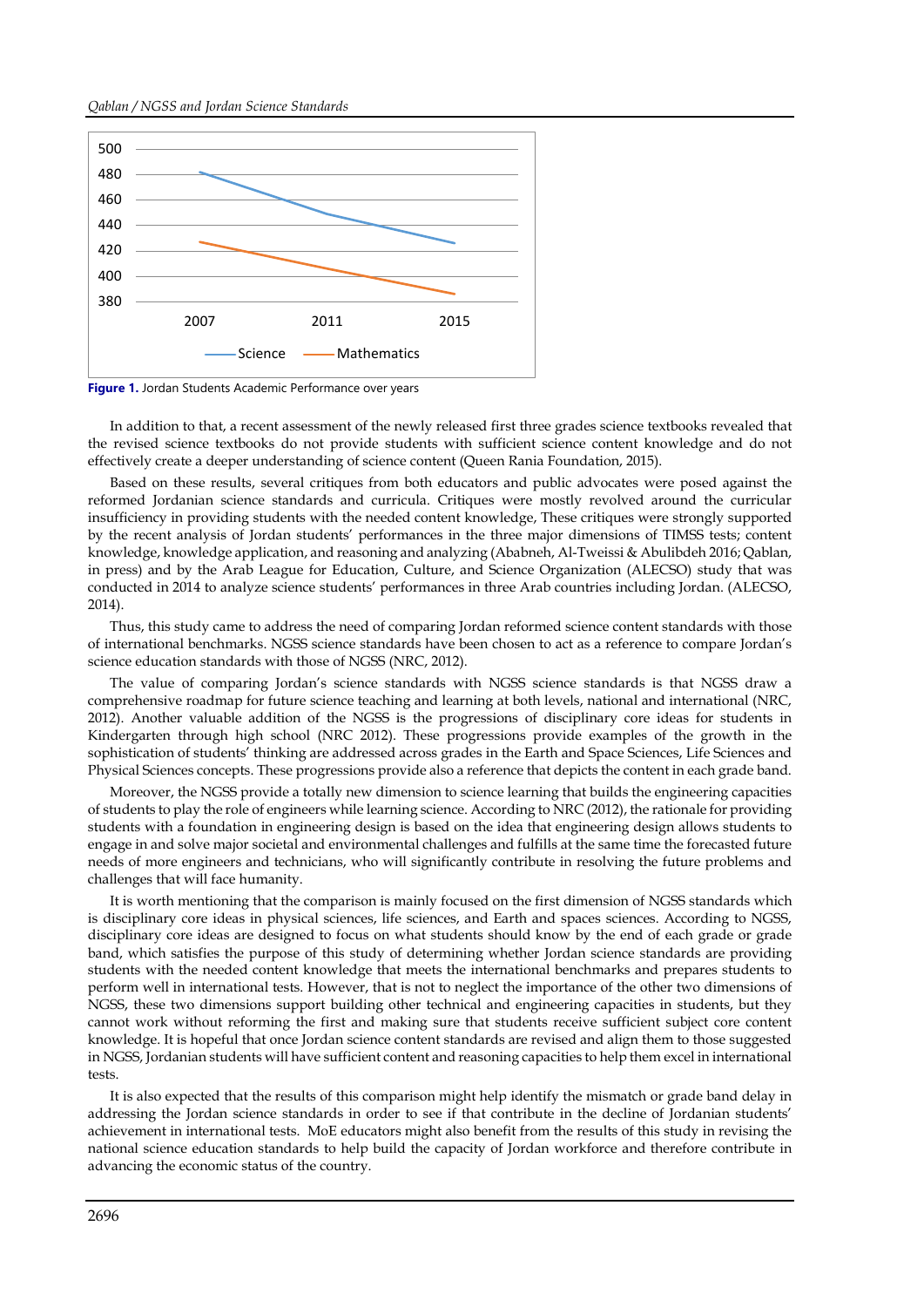# RESEARCH QUESTION

The NGSS-JOR Standards Content Comparison Study intends to answer the following questions:

- 1. What are the degrees of match between science concepts in NGSS and Jordan's science concepts at the same grade?
- 2. What are the degrees of match between science concepts in NGSS and Jordan's science concepts with respect to content area?
- 3. What is the grade band shift in the Jordan's science standards Framework versus the NGSS?

It is important to note that this study focused only on science content standards because these were viewed to be most informative for MoE leaders concerned about potential changes to curriculum and instructional materials resulting from NGSS comparison. However, the study did not address similarities and differences in the science inquiry practices or performance expectations defined in Jordan's standards and in NGSS.

To answer these questions, we utilized "The Crosswalk Comparison Tool" developed by Connecticut Department of Education (Connecticut State Department of Education, 2013) to compare between Core Concepts in Next Generation Science Standards for K-8 (NRC, 2013) and concepts in the Jordan Science Curriculum Standards for kindergarten to Grade 8 Science (MoE, 2012).

# METHODOLOGY

### **Content Crosswalk Process**

This "Science Standards Content Crosswalk" is a process used to compare between Core Concepts in Next Generation Science Standards for K-8 (NRC, 2013) and concepts in Jordan Core Science Curriculum Framework and Curriculum Standards for K-8 Science (Mullis et al., 2016). A scale that describes the degree of match between each comparison (**Table 1**) was used to rate each comparison category.

| <b>Criteria for Match Between</b>                   | <b>Degree of Match</b>                       | <b>Example</b>                                                                                                                             |                                         |  |  |
|-----------------------------------------------------|----------------------------------------------|--------------------------------------------------------------------------------------------------------------------------------------------|-----------------------------------------|--|--|
| <b>Comparison Categories on</b><br><b>Standards</b> | <b>Between Standard</b><br><b>Categories</b> | <b>NGSS</b>                                                                                                                                | <b>JOR</b>                              |  |  |
| No identified match                                 | No Match                                     | All organisms have external parts<br>that they use to perform daily<br>functions.                                                          | Not Available                           |  |  |
| Several matches between<br>concepts and terms       | Moderate Match                               | Earth's orbit and rotation and the<br>orbit of the moon around Earth<br>cause observable patterns.                                         | Moon rotates around the<br>Earth.       |  |  |
| Most concepts and terms<br>match                    | Strong match                                 | Most of Earth's water is in the ocean Water on Earth exists in Ocean,<br>and much of Earth's fresh water is in<br>glaciers or underground. | Glaciers, and underground<br>(aquifers) |  |  |

**Table 1.** Criteria for rating the degree of match between the NGSS and JOR science standards

It is important to note that this study was specifically focused only on science content standards because these were viewed to be most informative for MoE curriculum leaders. The Content crosswalk did not address similarities and differences in the science inquiry practices or performance expectations defined in Jordan science standards and in NGSS.

# **Procedures of Standards' Analysis**

An initial examination of each set of standards was conducted. The NGSS were examined using the Disciplinary Core Ideas (NRC, 2012), which are one of the three major dimensions of the NGSS; (Scientific and Engineering Practices, Crosscutting Concepts, and Core Ideas). Jordan's science standards were also examined using the Disciplines (Physical Sciences, Life Sciences, and Earth and Space Sciences) for grades K-8 as outlined in the Science Grade Level Content Expectations.

A committee of 5 science educators worked together to review each NGSS sub-concept (the bullets found in the NGSS Foundations Boxes) and determine whether there is a conceptual match for it in current Jordan's science standards. Two members of the committee are specialized in Biology and the other three are specialized in the other three fields of science (Physic, Geology, & Chemistry).

The 5 science educators were trained through an intensive training workshop to pay close attention to the specific concepts included in each content standard. During this workshop, several readings about NGSS and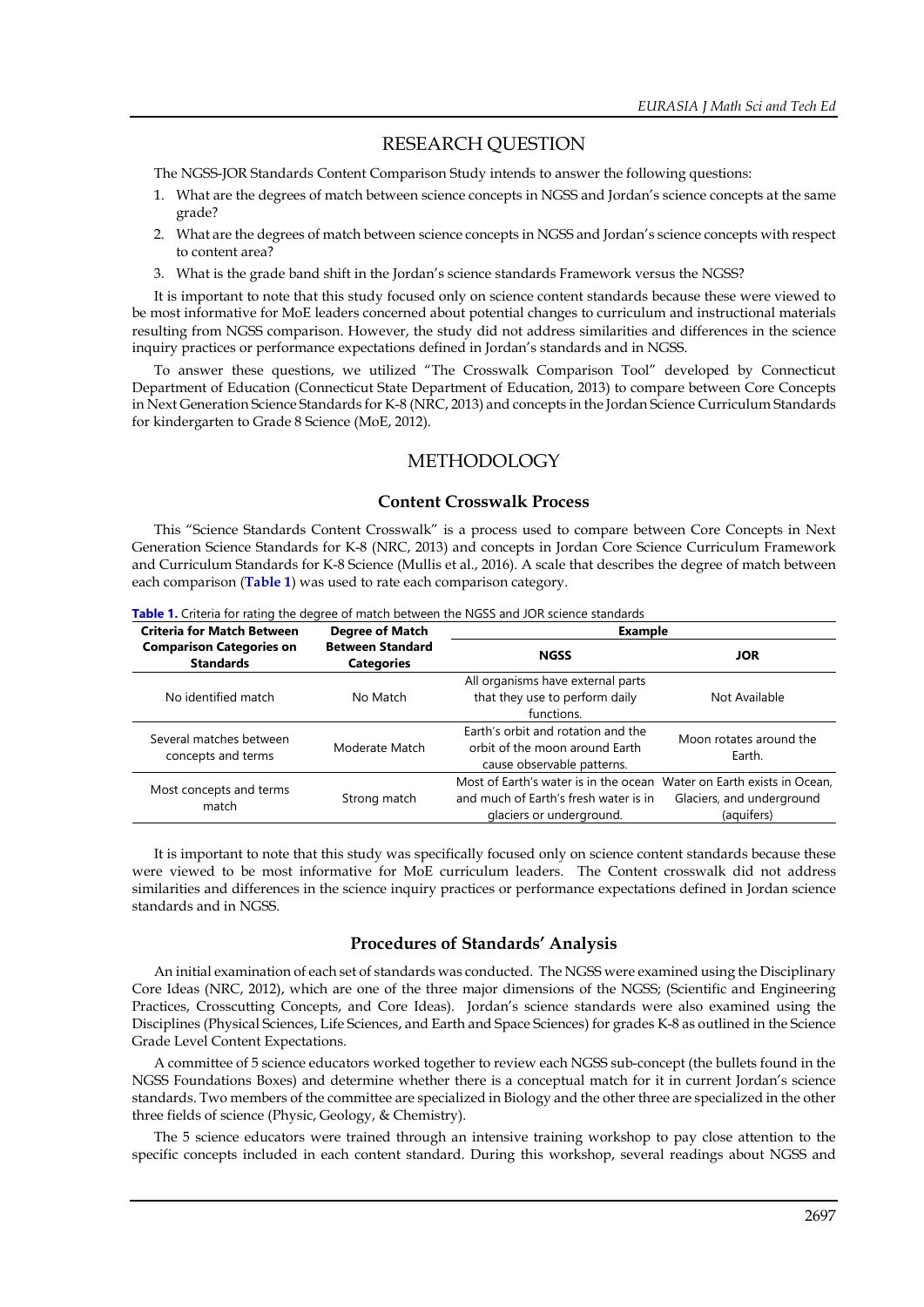Jordan's science standards were provided. Following to that, researchers were trained on how to use Science Standards Content Crosswalk to analyze both the NGSS and Jordan's science standards using the detailed procedures (See **Figure 2**).



**Figure 2.** Science Standards Content Crosswalk Procedure

# *Step I. Preparation*

- 1. Choose your Disciplinary Core Idea (DCI): Disciplinary Core Idea (DCI) / Grade Band (You will keep picking the same one each time you go through the search).
- 2. Choose the NGSS DCI concept you are currently searching for in the Jordan's science curriculum framework (i.e, K-2 grade band "Living things have different structures and behaviors that allow them to meet their basic needs".
- 3. Look through the Content Standards, Supportive Concepts, and either the Grade-Level Concepts (GLCs) for K-8 or the Expected Performances for 9-10. You may need to look at multiple grades above and below. However, do not look through the Enrichment standards.

| Structure and Function - How are organisms structured to ensure efficiency and survival?<br><b>GRADE 1</b>                      |                                                                                                                                                                                                                                                                                                                                                                                                                                                                                                                                                                                                                                                                                                                                                                                                                                                                                                                                                                                                                                                                                                                                                                                                                                                                                         |                                                                                                                                                                                                                                                                                                                                                                                                                                                                                                                                                                                                                                                                                                                                                                         |                                                                                                                                                                                                                                                                                                                     |  |  |  |  |  |  |
|---------------------------------------------------------------------------------------------------------------------------------|-----------------------------------------------------------------------------------------------------------------------------------------------------------------------------------------------------------------------------------------------------------------------------------------------------------------------------------------------------------------------------------------------------------------------------------------------------------------------------------------------------------------------------------------------------------------------------------------------------------------------------------------------------------------------------------------------------------------------------------------------------------------------------------------------------------------------------------------------------------------------------------------------------------------------------------------------------------------------------------------------------------------------------------------------------------------------------------------------------------------------------------------------------------------------------------------------------------------------------------------------------------------------------------------|-------------------------------------------------------------------------------------------------------------------------------------------------------------------------------------------------------------------------------------------------------------------------------------------------------------------------------------------------------------------------------------------------------------------------------------------------------------------------------------------------------------------------------------------------------------------------------------------------------------------------------------------------------------------------------------------------------------------------------------------------------------------------|---------------------------------------------------------------------------------------------------------------------------------------------------------------------------------------------------------------------------------------------------------------------------------------------------------------------|--|--|--|--|--|--|
|                                                                                                                                 | 1.2 - Living things have different structures and behaviors that allow them to meet their basic needs.                                                                                                                                                                                                                                                                                                                                                                                                                                                                                                                                                                                                                                                                                                                                                                                                                                                                                                                                                                                                                                                                                                                                                                                  |                                                                                                                                                                                                                                                                                                                                                                                                                                                                                                                                                                                                                                                                                                                                                                         |                                                                                                                                                                                                                                                                                                                     |  |  |  |  |  |  |
| Core Science<br>Curriculum<br>Framework                                                                                         | <b>Grade-Level Concepts</b><br>Students should understand that                                                                                                                                                                                                                                                                                                                                                                                                                                                                                                                                                                                                                                                                                                                                                                                                                                                                                                                                                                                                                                                                                                                                                                                                                          | <b>Grade-Level Expectations</b><br>Students should be able to                                                                                                                                                                                                                                                                                                                                                                                                                                                                                                                                                                                                                                                                                                           | Assessment                                                                                                                                                                                                                                                                                                          |  |  |  |  |  |  |
| 1.2.a. Animals<br>need air, water<br>and food to<br>survive.<br>1.2.b. Plants<br>need air, water<br>and sunlight to<br>survive. | <b>GRADE-LEVEL CONCEPT 1.2.a.</b><br>1. All living things (organisms) need air, water and food to stay alive and<br>grow; they meet these needs in different ways.<br>2. Most animals move from place to place to find food and water. Some<br>animals have two legs, four legs, six legs or more for moving. Other<br>animals move using fins, wings or by slithering.<br>3. Animals get air in different ways. For example, humans breathe with<br>lungs, while fish breathe with gills.<br>4. Animals get food in different ways. Some animals eat parts of plants<br>and others catch and eat other animals.<br>5. Animals get water in different ways. Some animals have special body<br>parts, such as noses, tongues or beaks that help them get water.<br>6. Fictional animals and plants can have structures and behaviors that are<br>different than real animals and plants.<br><b>GRADE-LEVEL CONCEPT 1.2.b.</b><br>1. Plants absorb sunlight and air through their leaves and water through<br>their roots.<br>2. Plants use sunlight to make food from the air and water they absorb.<br>3. Plants have various leaf shapes and sizes that help them absorb sunlight<br>and sir.<br>4. Plant roots grow toward a source of water.<br>5. Plant stems grow toward sunlight. | Infer from direct observation<br>and print or electronic<br>information that most<br>animals and plants need<br>water, food and air to stay<br>alive.<br>Identify structures and<br>behaviors used by manimals.<br>birds, amphibians, reptiles,<br>fish and intects to move<br>around, breathe and obtain<br>food and water (e.g.,<br>legs/wings/fins, gills/lungs,<br>claws/fingers, etc.)<br>Sort and classify plants (or<br>3.<br>plant parts) by observable<br>characteristics (e.g., leaf<br>shape/size, stem or trunk<br>covering, flower or fruit).<br>4. Use senses and simple<br>measuring tools to measure<br>the effects of water and<br>sunlight on plant growth.<br>5.<br>Compare and contrast<br>information about animals<br>and plants found in fiction | A12 Describe<br>the different<br>ways that<br>animals<br>including<br>humans.<br>obtain water<br>and food<br>A13 Describe<br>the different<br>structures<br>plants have for<br>obtaining<br>water and<br>sunlight.<br>A14 Detenbe<br>the structures<br>that animals.<br>including<br>humans, use to<br>move around. |  |  |  |  |  |  |

*Step II. Analysis*

1. Identify if there is a strong match (Captures the whole standard), moderate match (captures a piece of the standard), or no match (not available at all).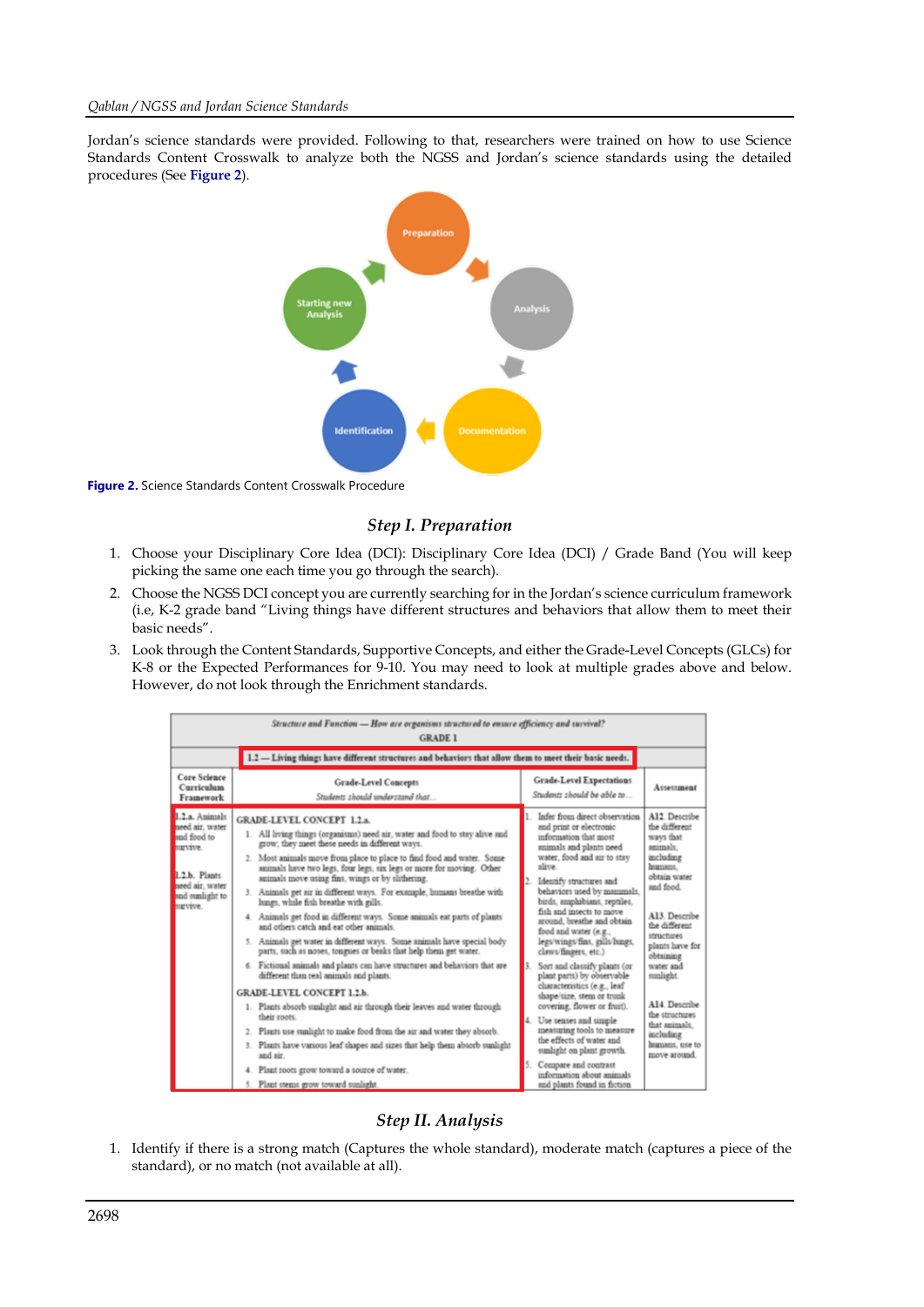# *Step III: Documentation/Recording Analysis*

- 1. Identify the level of match:
	- a. Strong Match: List the one standard (and just the standard) that is the strongest match.
	- b. Moderate Match: List the one or two standards (and just the standards) that are moderate matches. If there are more than two, just choose the best two.
	- c. No Match: You will be sent back to the beginning of the survey. Begin again for the next NGSS DCI concept.
- 2. *Applicable for strong and moderate matches:* Identify where you found evidence of the alignment. Use GLCs for K-8 and expected performances for 9-10. If you only found evidence in the Content Standard or Supportive Concept and not in the GLCs or Expected Performances (See example below):

#### **GRADE-LEVEL CONCEPT**  $.2.a.$

- 1. All living things (organisms) need air, water and food to stay alive and grow; they meet these needs in different ways.
- 2. Most animals move from place to place to find food and water. Some animals have two legs, four legs, six legs or more for moving. Other animals move using fins, wings or by slithering.
- 3. Animals get air in different ways. For example, humans breathe with lungs, while fish breathe with gills.
- 4. Animals get food in different ways. Some animals eat parts of plants and others catch and eat other animals.
- 5. Animals get water in different ways. Some animals have special body parts, such as noses, tongues or beaks that help them get water.
- Fictional animals and plants can have structures and behaviors that are 6. different than real animals and plants.

# **GRADE-LEVEL CONCEPT 1.2.b.**

- 1. Plants absorb sunlight and air through their leaves and water through their roots.
- 2. Plants use sunlight to make food from the air and water they absorb.
- 3. Plants have various leaf shapes and sizes that help them absorb sunlight and air
- $\overline{4}$ . Plant roots grow toward a source of water.
- Plant stems grow toward sunlight. 5.

Record your result in a table as follows (**Appendix 1**).

| NGSS Disciplinary Core Idea /<br>Grade Band | Degree of Match in Jordan Science Standards |          |     | Evidence of<br>Alignment |
|---------------------------------------------|---------------------------------------------|----------|-----|--------------------------|
|                                             | Strong                                      | Moderate | No. |                          |

# *Step IV: Identification of NGSS in Jordan Grade Level*

- 1. Identify if there is a grade level (K-8) or grade band shift in the Jordan Framework versus the NGSS. Examples:
	- a. The NGSS DCI concept is in grade 4. You find a match in grade 5 in Jordan's standards. Choose (JOR is) "at a higher grade/grade band than NGSS."
	- b. The NGSS DCI concept is in the Middle School grade band. You find a match in grade 4 in JOR. Choose (JOR is) "at a lower grade/grade band than NGSS."
	- c. The NGSS DCI concept is in the High School grade band. You find a match in grade 9 in JOR. Choose (JOR is) "at the same grade/grade band as NGSS."
	- d. The NGSS DCI concept is in grade 5. You find matches in grades 3 and 7 in JOR. Choose (JOR is) "at grades/grade bands both above and below NGSS."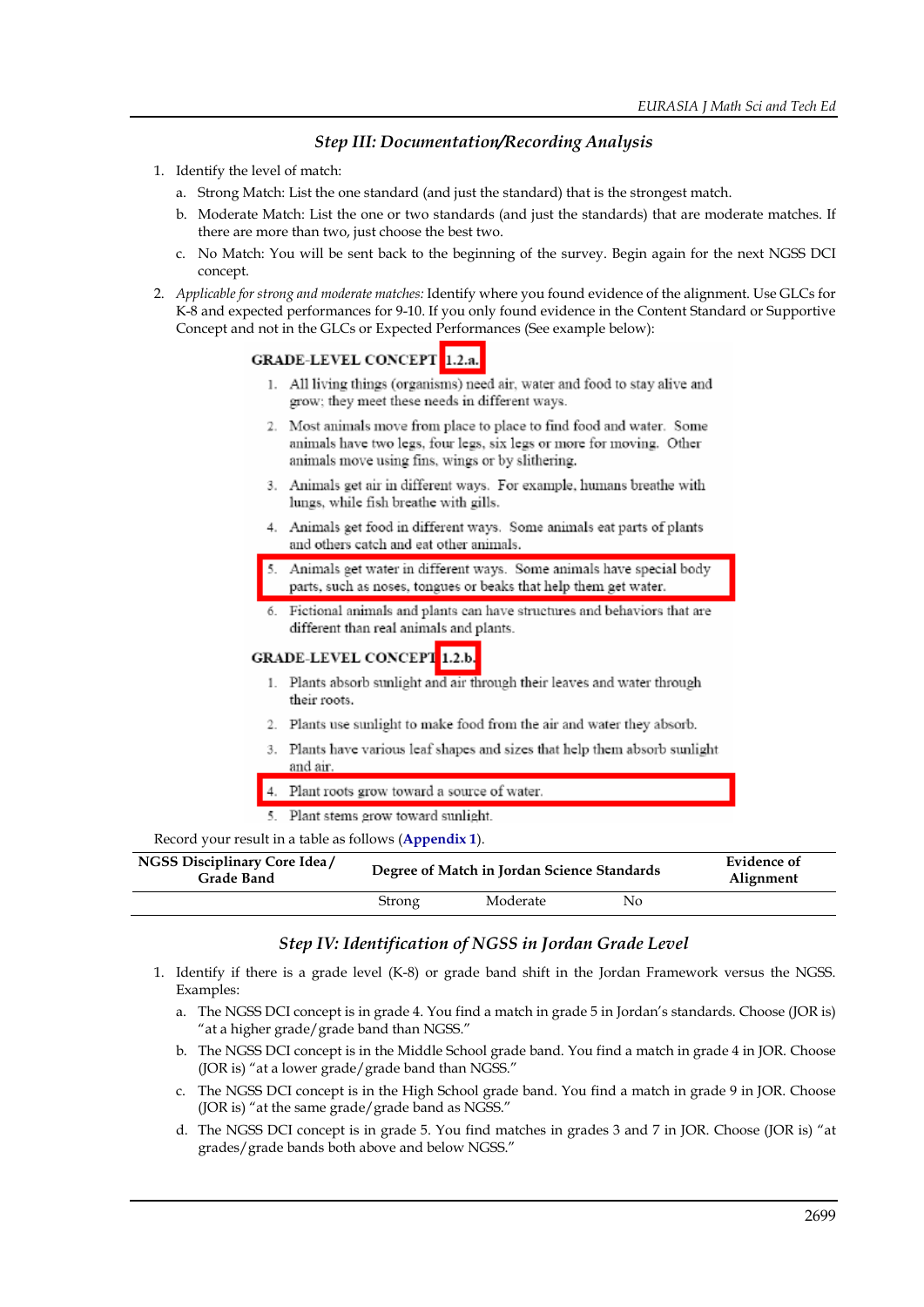### *Step V: Starting New Analysis*

Go back to step 1 and begin again for the next NGSS DCI concept.

#### **Duration**

The duration of comparing both standards lasts for 14 weeks during the second academic semester 2017/2018. Each week, the committer worked together for at least 5 hours to compare both sets of standards. The committee handled each subject alone by projecting the NGSS related standards for each grade band on the board and each of the committee opens the Jordanian standards document. The committee searched to find where each of the NGSS standard located/addressed in Jordanian science standards' document.

#### **Validation**

After finishing the first cycle of the comparison process, two additional cycles were conducted to validate to check the accuracy of the decisions made in the first cycle regarding the degree of match. The first validation cycle was conducted after four weeks of the first comparison and the second cycle was conducted after three weeks of the first validation cycle. Each of the validation cycles was performed by randomly selecting an NGSS standard and the committee double check their decision whether it is accurate or not. These two validation cycles resulted into no change to the main comparison results.

Once the validation process is completed, the number of matches were counted and percentages for each grade band and core subjects were calculated according to the following equation (# of matches/the total number of NGSS standards) \*100%. Percentages were then used to draw the needed figures.

# RESULTS

#### **Match and Mismatch between NGSS and Jordan's Standards at the Same Grade**

The greatest percentage (39%) of matched concepts between NGSS concepts and Jordan's national science standards was found in both K-2 and 3-5 grade bands. However, the lowest percentage (18%) of matched concepts was found in 6-8 grade band. Grade band 6-8 showed the highest percentage of moderate match followed by grade band 3-5 with a 16% moderate match and only 6% of moderate match in K-2 grade band (**Figure 3**).



**Figure 3.** Percentages of NGSS Concepts (K-8) With and Without Matches in JOR Standards (K-8) Organized by NGSS Grade Band

#### **Match and Mismatch between NGSS and Jordan's Standards at Each Discipline**

The highest percentage (82%) of not addressed science concepts in K-2 grade band in Jordan science standards was found in Earth & Space Sciences (ESS) followed by Life Sciences concepts (LS) with a percentage of (62%) and Physical Sciences (PS) with a percentage of (27%), (**Figure 4**).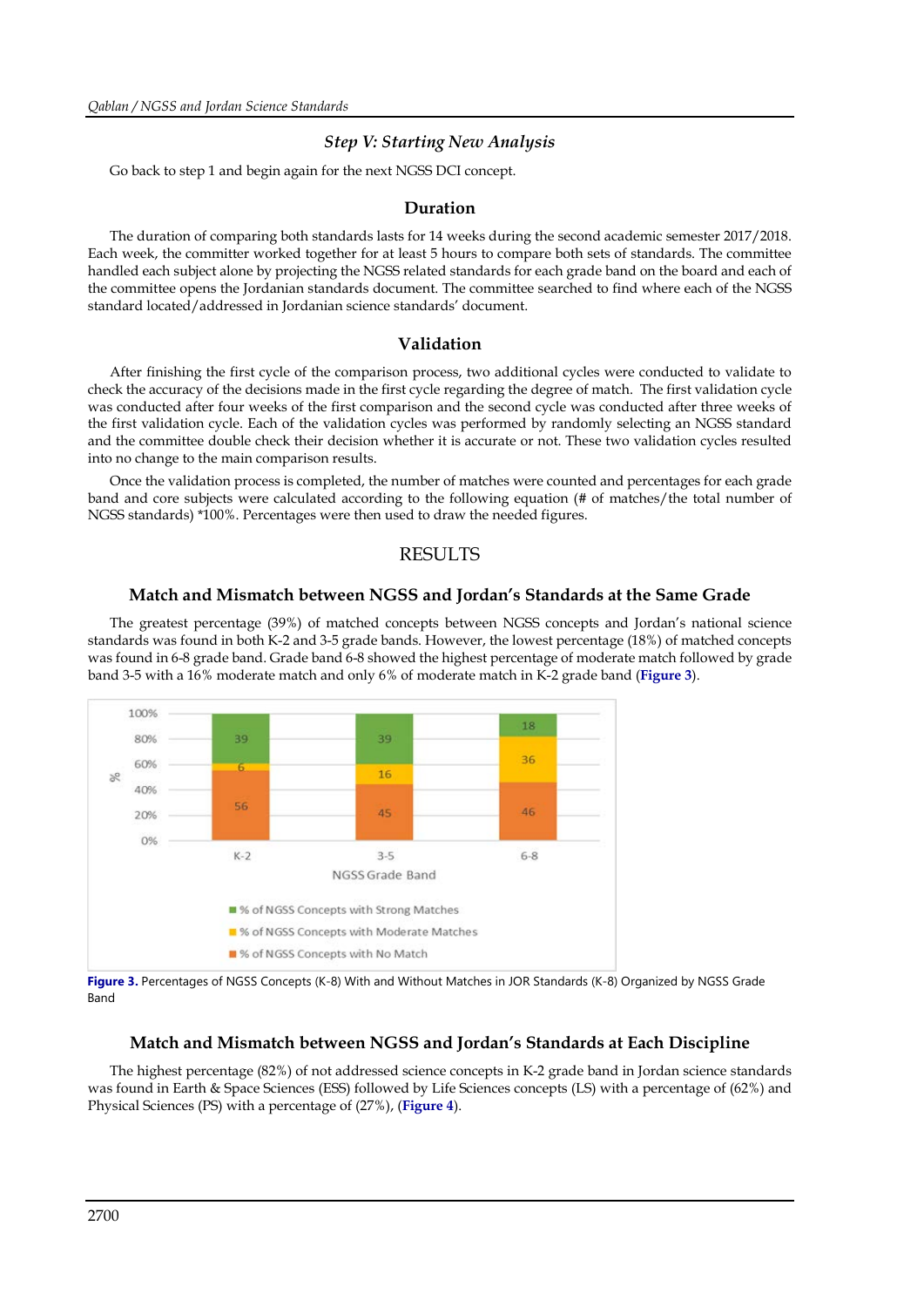

**Figure 4.** Percentages of NGSS Concepts (K-8) With and Without Matches in JOR Standards (K-8) Organized by NGSS Grade Band and Content Area

On the contrary, the highest percentage of not addressed science concepts in 3-5 grade band was found in Physical Sciences (58%) followed by Earth and Spaces Sciences (42%) and Life Sciences (36%).

With respect to 6-8 grade band, more than half of not addressed science concepts was found in Earth and Space Sciences (58%), followed by Physical Sciences (46%) and Life Sciences (36%).

# **The Grade Band Shift in Jordan's Science Standards Framework versus the NGSS**

Around 70% of the matched NGSS science concepts in Grades K-8 were found within the same grade bands in both NGSS and Jordan science standards. Twenty-nine percent (29%) of NGSS science concepts of K-2 grade band were found in a later stage in Jordan science standards, however, 21% of NGSS science concepts in grade band 6-8 were found in a later stage in Jordan science followed by concepts of 3-6 grade band with a (19%) (**Figure 5**). However, the highest percentage (15%) of NGSS science concepts of grade band 3-5 were found in both at earlier and at a later stage in Jordan science standards followed by grades K-2. Only 7% of NGSS science concepts found in an earlier stage in Jordan science standards was found in grades 6-8. Appendix 1 demonstrates an availability comparison between NGSS and Jordan science standards across the three grade bands for the three core areas concepts.



**Figure 5.** Where Matched NGSS Concepts (K-8) Were Found in JOR K-8 Standards Organized by NGSS Grade Band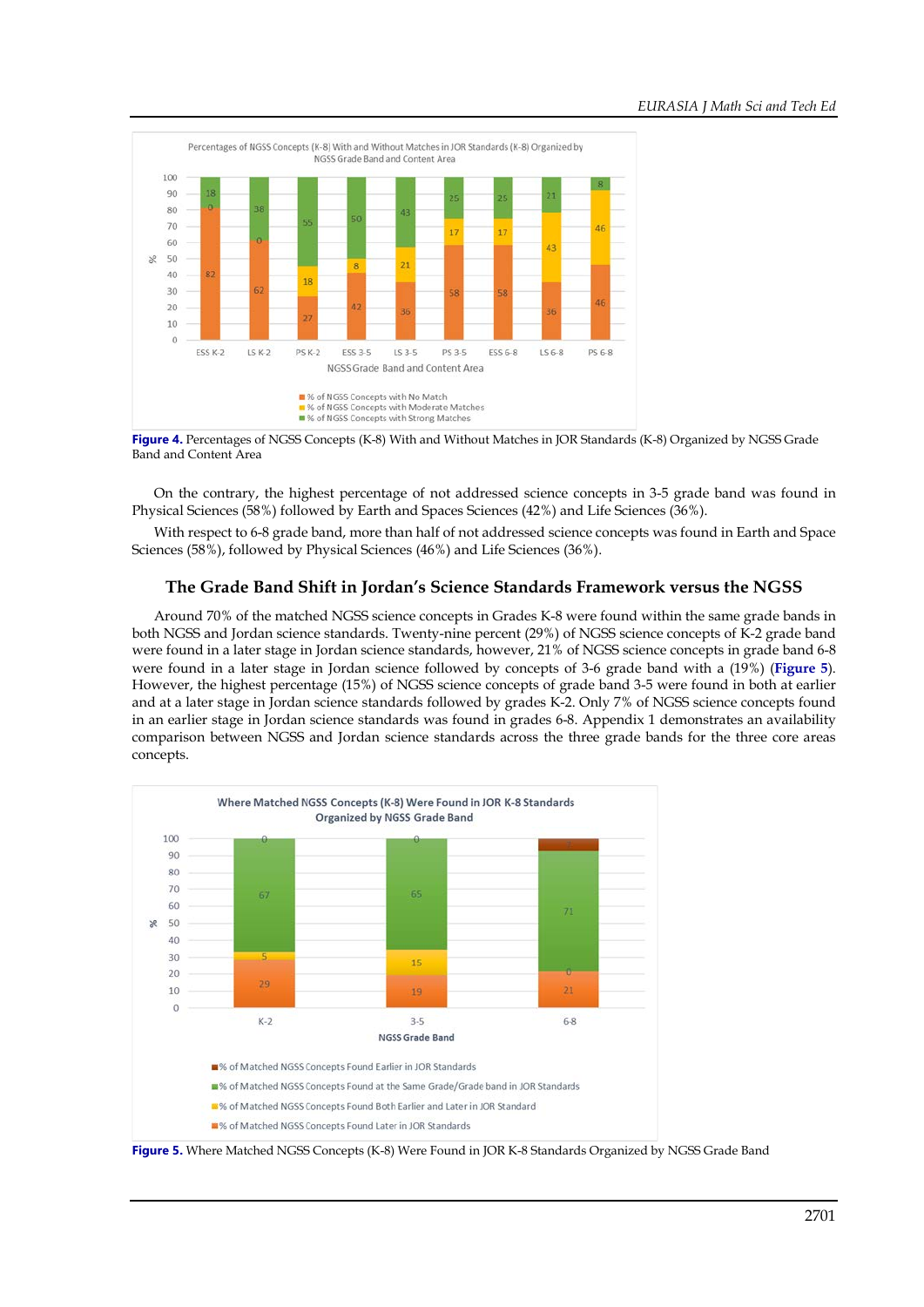#### *Qablan / NGSS and Jordan Science Standards*

The highest percentage of not addressed NGSS science concepts in grades K-2 that found in later stages in Jordan science standards was found in Earth and Space Sciences concepts (60%) followed by Life Sciences concepts (38%). However, for grades 3-5, the highest percentage of not addressed NGSS science concepts that found in later stages in Jordan science standards was found in Physical Sciences concepts followed by 13% for Earth and Space Sciences concepts. With respect to grades 6-8, the highest percentage of not addressed NGSS science concepts that found in later stages in Jordan science standards was found in Earth and Space Sciences concepts (38%) followed by Physical Sciences concepts (30%) (See **Figure 6**).



**Figure 6.** Where Matched NGSS Concepts (K-8) Were Found in JOR K-8 Standards Organized by NGSS Grade Band and Content Area

In the same line, the highest percentage of not addressed NGSS science concepts that found in both earlier and later stages in Jordan science standards was found in physical sciences in grades 3-5, followed by Earth and Space sciences (13%) in grades 3-5 and Physical sciences (13%) for grades K-2.

With respect to NGSS science concepts that found in earlier stages in Jordan science standards were found in Earth and Space sciences and Life Sciences for grades 6-8 with percentages of 13% and 10% respectively.

# DISCUSSION

The purpose of this study was to compare the degree of alignment between NGSS science concepts and Jordan's science standards in K-8 grade bands. The results revealed a high percentage of science concepts in NGSS are not addressed in Jordan's science standards in all three grade bands defined by NGSS (NRC, 2013). This result indicates that there are significant misalignments between the science learning outcomes identified by NGSS and those of Jordan.

Results also showed that, Physical Sciences concepts had the highest percentage (58%) of not addressed concepts in 3-5 grade band followed by Earth and Space Sciences (42%) and Life Sciences concepts (36%). However, the highest percentage of not addressed concepts in grade band 6-8 were Earth and Space Sciences (58%) followed by Physical Sciences (46%) and Life Sciences (36%) concepts. These results confirm that Jordan science curricula are not providing students with sufficient subject content in all grade bands. Such misalignment indicates that Jordanian students are not provided with a coherent core science concepts during their school years that help them develop a deep understanding of various science concepts. Such misalignment also provides an explanation of the weak performance of Jordanian students against international benchmarks in the content dimension of international examinations such as TIMSS and PISA. According to IEA (2016), the highest percentage of devoted items in TIMSS 2015 test for 4th grade level was for Life Sciences (45%) followed by Physical Science concepts (35%) and Earth and Space Sciences concepts (20%). However, for 8<sup>th</sup> grade TIMSS test, the highest percentage of devoted items was for Life Sciences (35%) followed by Physical Sciences (45%) and Earth and Space Sciences (20%).

These conclusions encourage Jordan's national curriculum department to revise the national science standards in the light of NGSS standards in order to enhance Jordanian students' abilities in science and advance their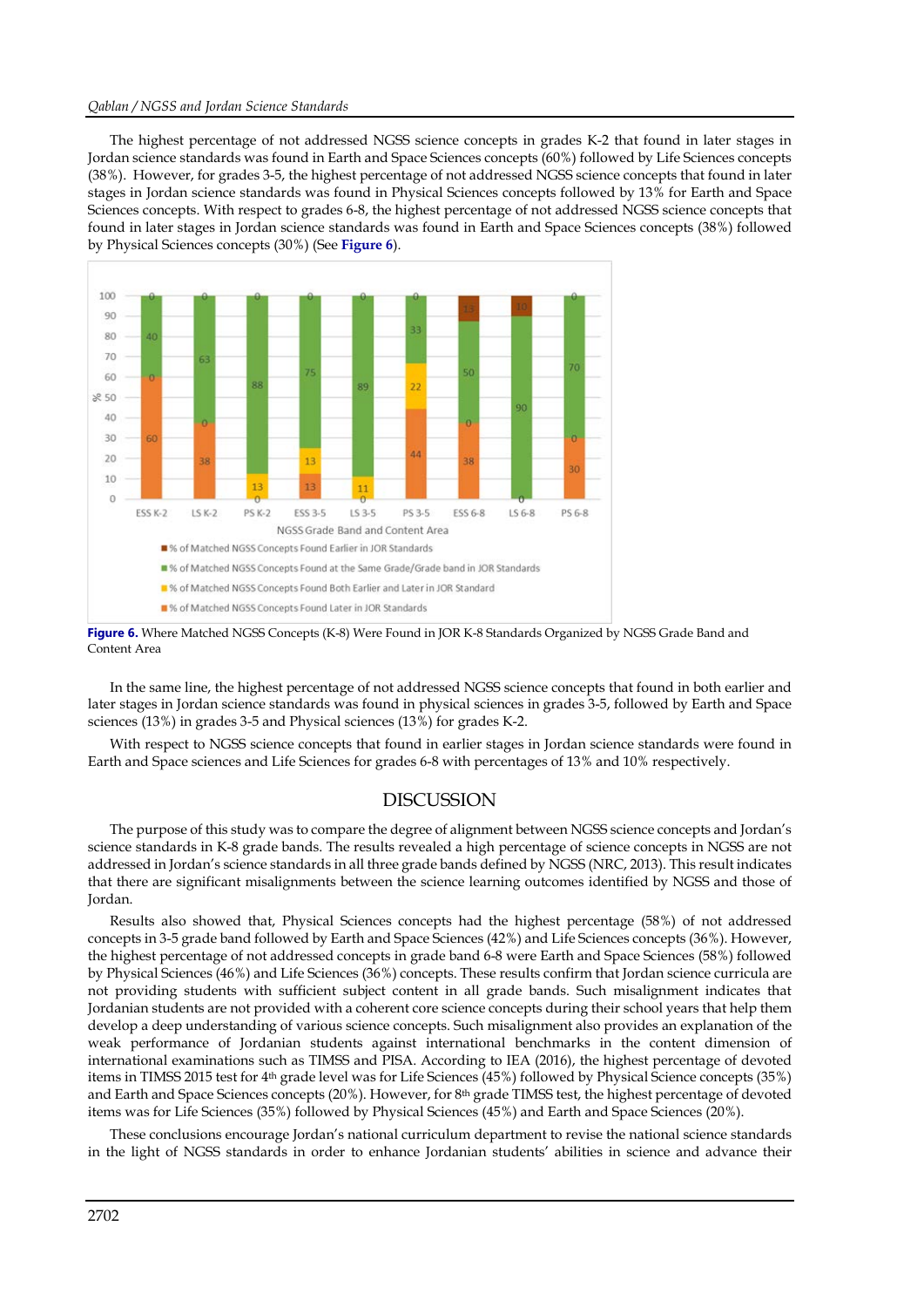performance in international benchmarking assessments. The significance of considering NGSS science standards in revising Jordan national science standards is that the NGSS draws a comprehensive roadmap for future science teaching and learning at both levels, national and international (NRC, 2012). NGSS science concepts were designed based on the content requirements of international tests including TIMSS and are internationally benchmarked against countries whose students typically perform well on the Program for International Student Assessment (PISA) or (TIMSS) (Achieve, 2010) and focuses on a limited number of core ideas in science that build coherently over time throughout K–12 in an effort to foster a greater depth of understanding on a few fundamental concepts within the constraints of the typical school year.

The results of this study also give MoE educators a comprehensive analysis and direction of which and where missed science concepts can be added and or moved. According to the previous analysis, more science contents in all three major domains (Earth and Space Sciences, Life Sciences and Physical Sciences) need to be included in both 3-5 and 6-8 grade bands. The inclusion of the identified learning concepts would also enable Jordanian students to engage in the learning process by understanding and utilizing the metalanguage of both science and education (Mortimer & Scott 2003).

According to the results of this study, most of not addressed science concepts in K-2 grade band were found in a later stage and mostly in 6-8 grade band level. Sixty (60) percent of those delayed science concepts in Jordan science standards were related to Earth and Space Sciences followed by Life Sciences (38%). Similarly, 38% of not addressed science concepts in 6-8 grade band were related to Earth and Space Sciences followed by Physical Sciences (30%) concepts. Such delay in concepts presentation supports the earlier explanation of the weakness in providing Jordanian students with the critical scientific content which also explain the serious decline of Jordanian students' performance in international tests. In this sense, several studies argue the significance of the progressive evolution of children's conceptions of science concepts during the school years (Brook & Driver 1989; Carey, 1985; Holding, 1987; Strauss & Stavy, 1982). For example, Nussbaum (1985) study of the development of children's ideas about the Earth in space revealed a sequence of conceptions; young children ascribe to a flat Earth notion, this is replaced by a notion incorporating a spherical Earth but with an absolute view of 'up and down', later the directions of up and down are construed in terms of movement away from or towards the Earth.

The findings of the study show lack of key science concepts in K-2 grade band and these concepts found in a later stage and mostly in 6-8 grade band level. This can influence negatively the progression of science concepts across three grade needed for developing the students' science concepts progressively. Baxter (1989) identified features in the progression of the science conceptions used by children between ages nine and 16 and indicates how these findings are being used to inform teaching in this domain. Baxter's study suggests that children may progress in their understandings by passing through a series of intermediate notions which, though they may not be correct from a scientific point of view, may however reflect progress in children's understanding. Baxter's study and other similar studies inform the longer-term sequencing of teaching topics and provide information about the range and prevalence of prior ideas that may need to be addressed within a teaching sequence. These studies could also inform science curriculum development across the school years.

Considering these views in designing the progression of science concepts across three grade bands identified in the NGSS is significant to help children understand science concepts at the suitable time. However, delaying the presentation of these concepts would adversely impact students' performance against international benchmarks.

# NGSS INSIGHTS AND VALUES

While the science standards of both Jordan and NGSS overlap in some content areas, there are several values that can be achieved by following NGSS science standards. One of these values is the coherency that exists in NGSS. NGSS science concepts build coherently from grade to grade, while implementing crosscutting concepts that are integrated within core content (NRC, 2013). These crosscutting concepts and namely; Patterns, Cause and effect, Scale, proportion, and quantity, Energy and matter, Structure and function, and Stability and change, connect science concepts and content across all science disciplines and provide students with an enhanced understanding of how different science concepts are connected and utilized to explain different scientific phenomena. The NGSS Framework emphasizes that these concepts need to be explicitly stated for students in order to provide a schema for interrelating knowledge from various fields of science into a coherent and scientific view of the world (NRC, 2012).

Another valuable addition that NGSS provide is the progressions of disciplinary core ideas for students in Kindergarten through high school (NRC, 2012). These progressions provide examples of the growth in the sophistication of students' thinking are addressed across grades in the Earth and Space Sciences, Life Sciences and Physical Sciences concepts. These progressions provide a reference that depicts the content in each grade band.

Moreover, the NGSS provides a totally new dimension to science learning that builds the engineering capacities of students to play the role of engineers while learning science. According to NRC (2012), the rationale for providing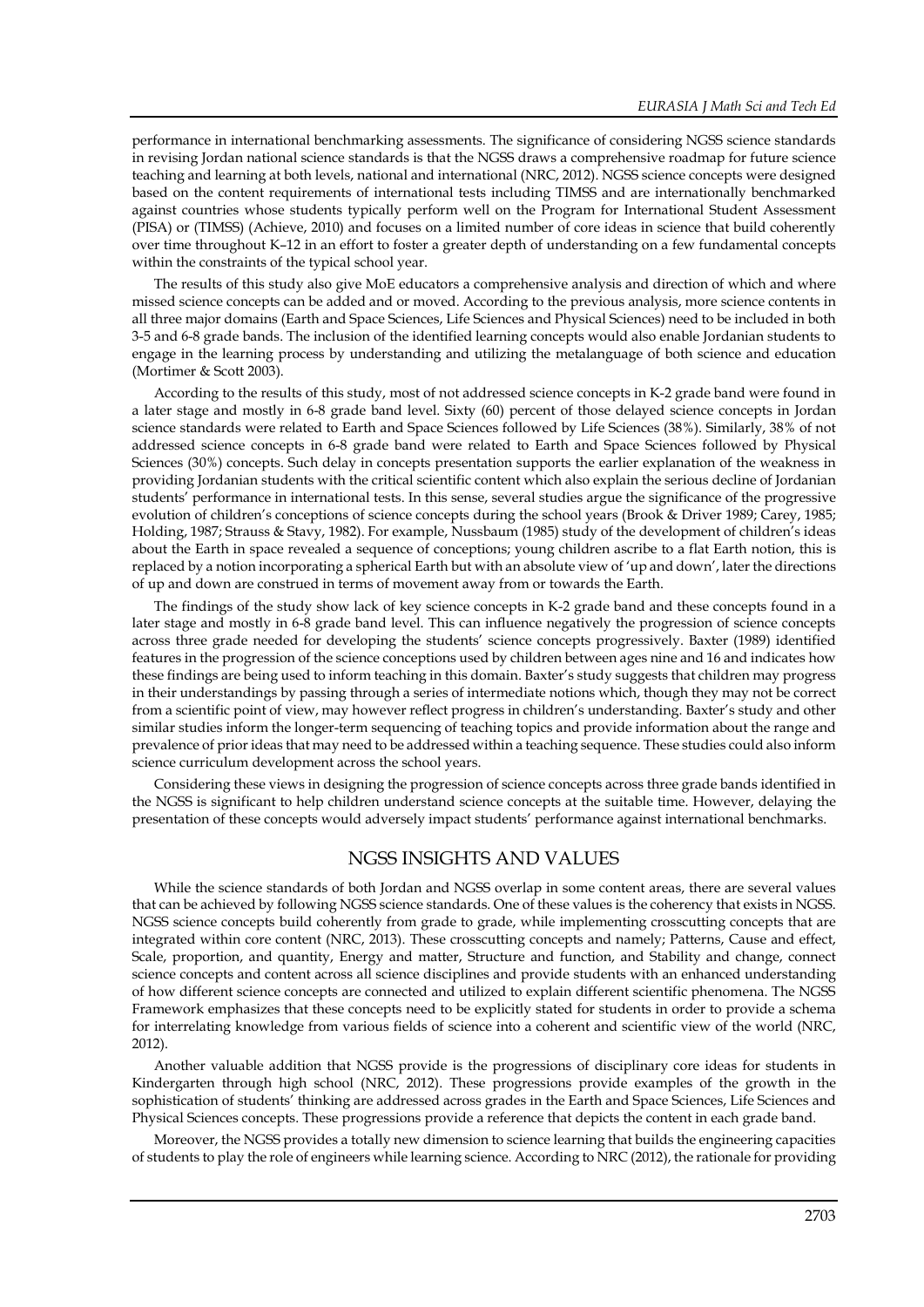students with a foundation in engineering design is based on the idea that engineering design allows students to engage in and solve major societal and environmental challenges and fulfills at the same time the forecasted future needs of more engineers and technicians, who will significantly contribute in resolving the future problems and challenges that will face humanity.

The engineering perspective that the NGSS provide is missing in Jordan science standards and curricula. It is important not to confuse engineering practices with integrating technological applications in science curricula. Jordan science curricula provide several technological applications for students at the end of some lessons or units. But that does not give students an opportunity to determine the problem and think of resolving it utilizing their understanding of different science concepts. According to the NGSS, the difference between scientific inquiry and engineering design is that the first involves the formulation of a question that can be answered through investigation, while the later involves the formulation of a problem that can be solved through engineering design. By integrating engineering design and thinking into the science education curricula, the NGSS provide students with the tools to engage in solving future environmental and societal problems (NRC, 2012).

### CONCLUSION AND IMPLICATIONS

Findings indicate a significant mismatch between the NGSS and the Jordan's Science Grade Level Content Expectations for K-8. Although this result appears negative, but it is of most significance to Jordan as a country that strives to advance its science education system. The results provide a clear direction for the newly established national center for curricula in Jordan to revise the national science standards and curricula and depart from the traditional approach of designing science curricula to other innovative pathways (i.e., NGSS).

The findings of this study are also useful for identifying the effects of an NGSS adoption on the science curriculum currently taught in Jordanian schools. This knowledge can support projections of the needs for new instructional materials and for subject-specific teachers' professional development.

The NGSS represent the culmination of years of collaboration and effort by several science educators and experts from across the United States (NRC, 2012). The standards were built based on an exhaustive review of the previous science education literature and experiences from around the world to enhance the US students' science learning. Based on the NGSS Framework, the NGSS, when implemented with fidelity, have the potential to fundamentally alter the landscape of American science education and prepare students for college, careers and life in the 21st century (NRC, 2012).

However, it is worth mentioning that adopting the NGSS framework is no small tasks for several reasons. One of these reasons is that the NGSS require several shifts in the way that science is taught (NRC, 2012), which will require engaging students in a series of science and engineering practices that enable them to be prepared to face and resolve the new challenges of the future. Students need to acquire several science concepts and be able to apply their understanding in designing useful tools and technologies to make their life easier. They need to see how different fields of science are connected and used to analyze diverse science phenomena.

To that end, we hope that this study will enlighten science educators in Jordan and the world to advance the way we teach science for students that simulates the recent innovations in international science education. Finally, we hope that revising the national science standards and curricula will help Jordanian students performs better in international tests and regain their leading position in science achievement in the region and the world.

#### ACKNOWLEDGEMENT

The author would like to thank the following people (Mohammad Zohdi, Dyala Nofal, Rawan Amroo & Asmaa Mohammad) for their help and support provided during the data collection stage of this study.

# **REFERENCES**

- Ababneh, E., Al-Tweissi, A., & Abulibdeh, K. (2016). TIMSS and PISA impact the case of Jordan. *Research Papers in Education, 31*(5), 542–555[. https://doi.org/10.1080/02671522.2016.1225350](https://doi.org/10.1080/02671522.2016.1225350)
- Abd-El-Khalick, F., Boujaoude, S., Duschl, R., Lederman, N. G., Mamlok-Naaman, R., & Hofstein, A. (2004). Inquiry in science education: International perspectives. *Science Education, 88*, 397–419. <https://doi.org/10.1002/sce.10118>
- Achieve. (2010). *International Science Benchmarking Report: Taking the Lead in Science Education: Forging Next-Generation Science Standards*. Retrieved on April 16 from <https://www.achieve.org/files/InternationalScienceBenchmarkingReport.pdf>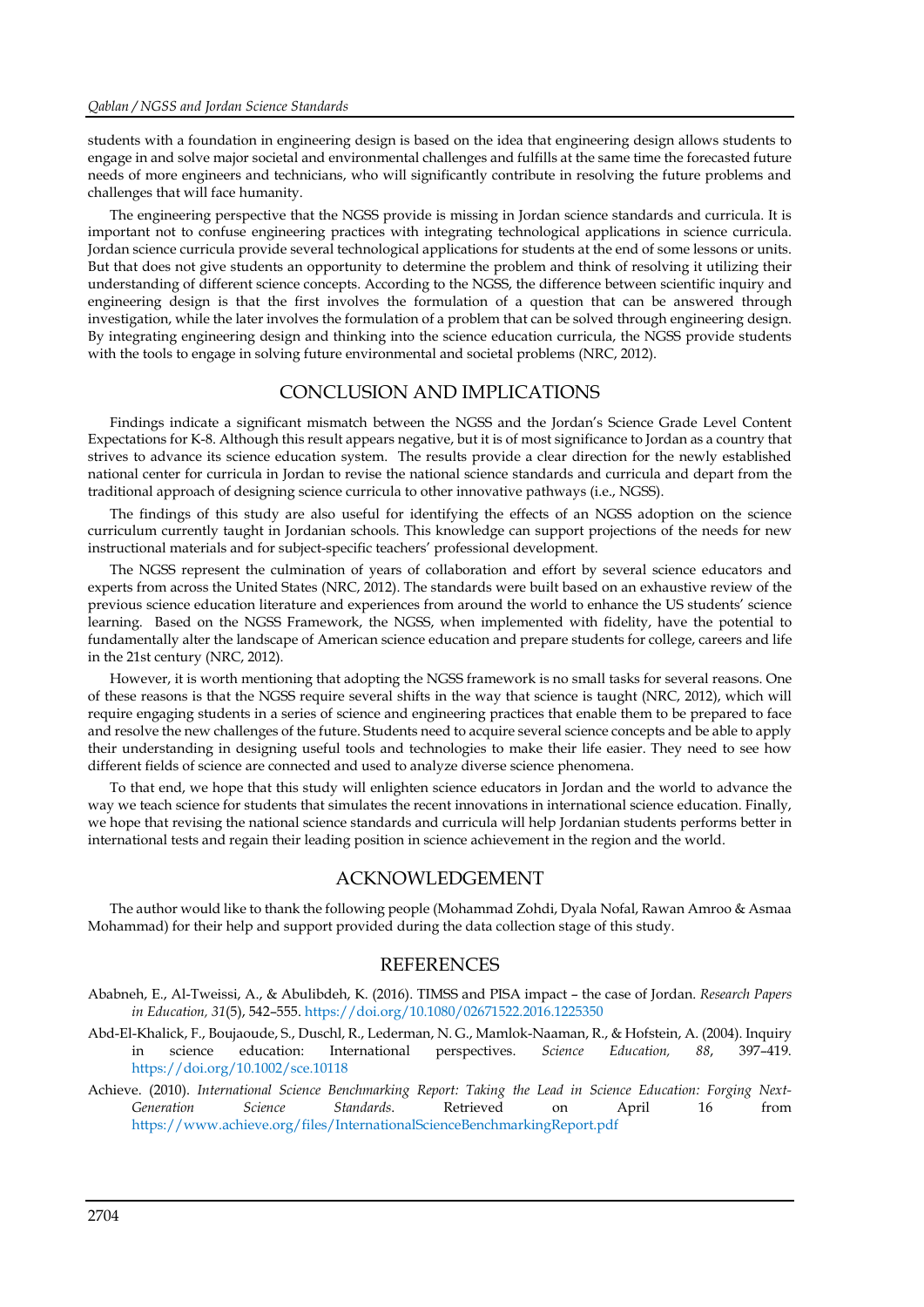- Aldahmash, A., Mansour, N., & Alshamrani, S., (2016). An Analysis of Activities in Saudi Arabian Middle School Science Textbooks and Workbooks for the Inclusion of Essential Features of Inquiry. *Research in Science Education, 26*(6), 879–900.<https://doi.org/10.1007/s11165-015-9485-7>
- ALECSO. (2014). *Analyzing the results of international TIMSS for the year 2011 in Arab States*. Tunisia.
- Baxter, J. (1989). Children's understanding of familiar astronomical events. *International Journal of Science Education*, *11*(Special issue), 502-513.<http://doi.org/10.1080/0950069890110503>
- Brook, A., & Driver, R. (1989). *Progression in Science: The development of pupils' understanding of physical characteristics of air across the age range 5-16 years.* Children's Learning in Science Project, University of Leeds.
- Carey, S. (1985). *Conceptual Change in Childhood.* Massachusetts: MIT Press.
- Chambliss, M. J., & Calfee, R. C. (1989). Designing science textbooks to enhance students' understanding. *Educational Psychologist, 24*(3), 307-322. [https://doi.org/10.1207/s15326985ep2403\\_5](https://doi.org/10.1207/s15326985ep2403_5)
- Chiappetta, E., & Fillman, D. (2007). Analysis of five high school biology textbooks used in the United States for inclusion of the Nature of Science. *International Journal of Science Education, 29*(15), 1847-1868. <https://doi.org/10.1080/09500690601159407>
- Clement, P. (2008). Critical analysis of school science textbooks. *Science Education International, 19*(2), 93- 96.
- Connecticut State Department of Education. (2013). *Science Standards Content Crosswalk Report*. Connecticut, USA.
- Holding, B. (1987). *Investigation of schoolchildren's understanding of the process of dissolving with special reference to the conservation of matter and the development of atomistic ideas* (Unpublished PhD thesis), University of Leeds.
- IEA. (2016). TIMSS 2015 International Results in Mathematics and Science. Boston College. USA.
- Koppal, M., & Caldwell, A. (2004). Meeting the challenge of science literacy: Project 2061 efforts to improve science education. *Cell Biology Education, 3*, 28–30[. https://doi.org/10.1187/cbe.03-10-0016](https://doi.org/10.1187/cbe.03-10-0016)
- Mansour, N. (2010). The representation of scientific literacy in Egyptian science textbooks. *Journal of Science Education, 11*(2), 91-95.
- Mortimer, E., & Scott, P. (2003). *Making Meaning in secondary science classrooms*. Maidenhead, Philadelphia: Open University Press.
- Mullis, I. V. S., Martin, M. O., Goh, S., & Cotter, K. (Eds.) (2016). *TIMSS 2015 Encyclopedia: Education Policy and Curriculum in Mathematics and Science*. Retrieved from Boston College, TIMSS & PIRLS International Study Center website[: http://timssandpirls.bc.edu/timss2015/encyclopedia/](http://timssandpirls.bc.edu/timss2015/encyclopedia/)
- National Center for Human Resources Development. (2013). *Jordan Students Performance on international TIMSS and PISA tests*.
- National Research Council. (2012). *A Framework for K-12 Science Education: Practices, Crosscutting Concepts, and Core Ideas. Committee on a Conceptual Framework for New K-12 Science Education Standards. Board on Science Education, Division of Behavioral and Social Sciences and Education*. Washington, DC: The National Academies Press.
- National Research Council. (2013). *Next Generation Science Standards: For States, By States*. Washington, DC: The National Academies Press. [https://doi.org/10.17226/18290.](https://doi.org/10.17226/18290)
- Nussbaum, J. (1985). The earth as a cosmic body. In R. Driver, E. Guesne, & A. Tiberghien (Eds.), *Children's ideas in science* (pp. 170-192). Milton Keynes, UK: Open University Press.
- Qablan, A. (in press). *Continuous Decline of Jordanian Science Students' Academic Performance in TIMSS: Reasons and Resolutions*. Mutah Lil -Buhuth Wad-dirasat
- Queen Rania Foundation. (2015). *Comparative Curricular Review of the Old and Revised Science Textbooks in Jordan, Grades 1-3* (Unpublished report). Amman: Jordan.
- Royal Hashemite Court. (n.d.). The Education Reform for Knowledge Economy (ERfKE). Retrieved on 31 July, 2016 from http:// [www.kingabdullah.jo/index.php/en\\_US/initiatives/view/id/81.html](http://www.kingabdullah.jo/index.php/en_US/initiatives/view/id/81.html)
- Schmidt, W. H., McKnight, C. C., & Raizen, S. A. (1996). *Splintered vision: An investigation of U.S. science and mathematics education: Executive summary*. Lansing, MI: U.S. National Research Center for the Third International Mathematics and Science Study, Michigan State University.
- Strauss, S., & Stavy, R. (1982). *U-shaped Behavioral Growth*. Academic Press: New York.
- UNESCO. (2014). *Global Citizenship Education: Preparing learners for the challenges of the twenty-first century*. Paris, France.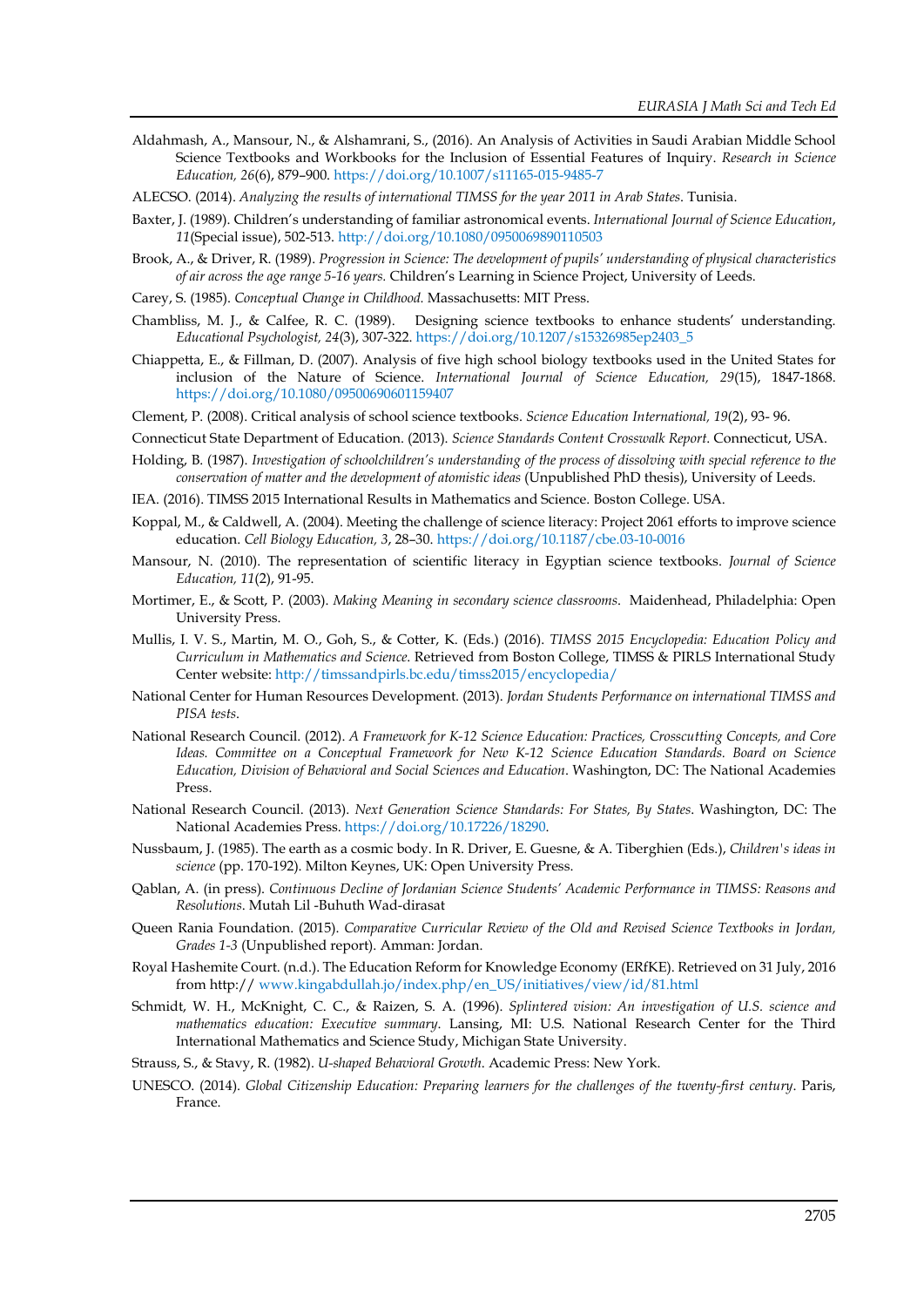# APPENDIX 1

# EARTH AND SPACE SCIENCES PROGRESSION

|                                                                                   | K-2                                                                                                                                                                                     |                                                               | 3-5                                                                                                                                                                                                                                                                     |                                                                                                          | 6-8                                                                                                                                                                                                                                                                                         |                                                                                                                                                                                         |
|-----------------------------------------------------------------------------------|-----------------------------------------------------------------------------------------------------------------------------------------------------------------------------------------|---------------------------------------------------------------|-------------------------------------------------------------------------------------------------------------------------------------------------------------------------------------------------------------------------------------------------------------------------|----------------------------------------------------------------------------------------------------------|---------------------------------------------------------------------------------------------------------------------------------------------------------------------------------------------------------------------------------------------------------------------------------------------|-----------------------------------------------------------------------------------------------------------------------------------------------------------------------------------------|
|                                                                                   | <b>NGSS</b>                                                                                                                                                                             | <b>JOR</b>                                                    | <b>NGSS</b>                                                                                                                                                                                                                                                             | <b>JOR</b>                                                                                               | <b>NGSS</b>                                                                                                                                                                                                                                                                                 | <b>JOR</b>                                                                                                                                                                              |
| <b>ESS1.A</b><br>The universe<br>and its stars                                    |                                                                                                                                                                                         | NA<br>Available in<br>G4.Part 2<br>Page77                     | Stars range greatly in size and<br>distance from Earth, and this can<br>explain their relative brightness.                                                                                                                                                              | Available in<br>G3. Part 1<br>Page72                                                                     | The solar system is part of the Milky<br>Way, which is one of many billions of<br>galaxies.                                                                                                                                                                                                 | G8. Part 2 Page138                                                                                                                                                                      |
| <b>ESS1.B</b><br>Earth and the<br>solar system                                    | Patterns of movement of the<br>sun, moon, and stars as seen<br>from Earth can be observed,<br>described, and predicted.                                                                 | NA                                                            | Earth's orbit and rotation and the<br>orbit of the moon around Earth<br>cause observable patterns.                                                                                                                                                                      | Moderate<br>G2. Part 1<br>Page68<br>G3. Part 1<br>Page77<br>G3. Part 1<br>Page79<br>G3. Part 1<br>Page75 | The solar system contains many varied<br>objects held together by gravity. Solar<br>system models explain and predict<br>eclipses, lunar phases, and seasons.                                                                                                                               | G4. Part 2<br>Page73,74,78<br>Four seasons and<br>their cause                                                                                                                           |
| ESS1.C<br>planet Earth                                                            | Some events on Earth occur<br>The history of very quickly; others can occur<br>very slowly.                                                                                             | <b>NA</b><br>G4. Part 2<br>Page180<br>G3. Part 2<br>Page22,28 | Certain features on Earth can be<br>used to order events that have<br>occurred in a landscape.                                                                                                                                                                          | NA                                                                                                       | Rock strata and the fossil record can be<br>used as evidence to organize the<br>relative occurrence of major historical G8. Part 2 Page104<br>events in Earth's history.                                                                                                                    | G7. Part 2 Page110                                                                                                                                                                      |
| ESS2.A<br>Earth's<br>materials and<br>systems                                     | Wind and water change the<br>shape of the land.                                                                                                                                         | NA<br>G3. Part 2<br>Page32-37                                 | Four major Earth systems interact.<br>Rainfall helps to shape the land<br>and affects the types of living<br>things found in a region. Water,<br>ice, wind, organisms, and gravity<br>break rocks, soils, and sediments<br>into smaller pieces and move<br>them around. | G4. Part 2<br>Page88<br>G4. Part 1<br>Page22                                                             | Energy flows and matter cycles within<br>and among Earth's systems, including<br>the sun and Earth's interior as primary<br>energy sources. Plate tectonics is one<br>result of these processes.                                                                                            | G6. Part 2 P54-56<br>Fossil energy is<br>addressed.                                                                                                                                     |
| ESS2.B<br><b>Plate tectonics</b><br>and large-<br>scale<br>system<br>interactions | Maps show where things are<br>located. The shapes and kinds<br>of land and water in any area<br>can be mapped.                                                                          | NA                                                            | Earth's physical features occur in<br>patterns, as do earthquakes and<br>volcanoes. Maps can be used to<br>locate features and determine<br>patterns in those events.                                                                                                   | NA                                                                                                       | Plate tectonics is the unifying theory<br>that explains the movements of rocks<br>at Earth's surface and geologic history.<br>Maps are used to display evidence of<br>plate movement.                                                                                                       | G8. Part 2 Page90<br>G7. Part 2 Page108                                                                                                                                                 |
| ESS2.C<br>The roles of<br>water in<br>Earth's surface<br>processes                | Water is found in many types<br>of places and in different forms<br>on Earth.                                                                                                           | G1. Part 2<br>Page 6,8                                        | Most of Earth's water is in the<br>ocean and much of Earth's fresh<br>water is in glaciers or<br>underground.                                                                                                                                                           | G3. Part 2<br>Page10<br>G5. Part 2<br>Page 9                                                             | Water cycles among land, ocean, and<br>atmosphere and is propelled by<br>sunlight and gravity. Density variations<br>of sea water drive interconnected<br>ocean currents.<br>Water movement causes weathering<br>and erosion, changing landscape<br>features.<br>-------------------------- | NA<br>G9. Part 2 Page14<br>(Water cycle is<br>mentioned)<br>G10. Part 2. P60<br>(ocean currents are<br>mentioned)<br>G9. Part 1 Page35<br>(rain and water<br>movement are<br>mentioned) |
| ESS2.D<br><b>Weather and</b><br>climate                                           | Weather is the combination of<br>sunlight, wind, snow or rain,<br>and temperature in a particular<br>region and time. People record<br>weather patterns over time.                      | NA                                                            | Climate describes patterns of<br>typical weather conditions over<br>different scales and variations.<br>Historical weather patterns can be<br>analyzed.                                                                                                                 | G5. Part 2<br>Page21                                                                                     | Complex interactions determine<br>local weather patterns and influence<br>climate, including the role of the ocean.                                                                                                                                                                         | <b>NA</b><br>G10. Part 1 Page 9-<br>17.<br>(weather patterns<br>and influence<br>climate)                                                                                               |
| <b>ESS2.E</b><br><b>Biogeology</b>                                                | Plants and animals can change<br>their local environment.                                                                                                                               | NA                                                            | Living things can affect the<br>physical characteristics of their<br>environment.                                                                                                                                                                                       | G4. Part 1<br>Page<br>22,24,32                                                                           | [Content found in LS4.A and LS4.D]                                                                                                                                                                                                                                                          | NA                                                                                                                                                                                      |
| ESS3.A<br>Natural<br>resources                                                    | Living things need water, air,<br>and resources from the land,<br>and they live in places that<br>have the things they need.<br>Humans use natural resources<br>for everything they do. | NA                                                            | Energy and fuels that humans use<br>are derived from natural sources<br>and their use affects the<br>environment. Some resources are<br>renewable over time, others are<br>not.                                                                                         | <b>NA</b><br>G6. Part 2<br>Page 53                                                                       | Humans depend on Earth's land, ocean,<br>atmosphere, and biosphere for<br>different resources, many of which are<br>limited or not renewable. Resources are<br>distributed unevenly around the planet<br>as a result of past geologic processes.                                            | <b>NA</b>                                                                                                                                                                               |
| ESS3.B<br>Natural<br>hazards                                                      | In a region some kinds of<br>severe weather are more likely<br>than others. Forecasts allow<br>communities to prepare for<br>severe weather.                                            | NA                                                            | A variety of hazards result from<br>natural processes; humans cannot<br>eliminate hazards but can reduce<br>their impacts.                                                                                                                                              | NA                                                                                                       | Some natural hazards can be predicted<br>by mapping the history of those natural G10. Part 1 Page 66<br>hazards in a region and understanding<br>related geologic forces.                                                                                                                   | NA<br>(earthquick<br>prediction)                                                                                                                                                        |
| ESS3.C<br>Human<br>impacts on<br>Earth systems                                    | Things people do can affect the<br>environment, but they can<br>make choices to reduce their<br>impacts.                                                                                | G2. Part 2<br>Page 64                                         | Societal activities have had major<br>effects on land, ocean,<br>atmosphere, and even outer<br>space. Societal activities can also<br>help protect Earth's resources and<br>environments.                                                                               | G4. Part 1<br>Page22<br>G5. Part 2<br>Page100                                                            | Human activities have altered the<br>biosphere, sometimes damaging it,<br>although changes to environments can<br>have different impacts for different<br>living things. Activities and<br>technologies can be engineered to<br>reduce people's impacts on Earth.                           | <b>NA</b>                                                                                                                                                                               |
| ESS3.D<br><b>Global climate</b><br>change                                         | <b>NA</b>                                                                                                                                                                               | LEFT<br><b>BLANCK</b>                                         | NA                                                                                                                                                                                                                                                                      | NA                                                                                                       | Human activities affect global warming.<br>Decisions to reduce the impact of<br>global warming depend on<br>understanding climate science,<br>engineering capabilities, and social<br>dynamics.                                                                                             | <b>NA</b>                                                                                                                                                                               |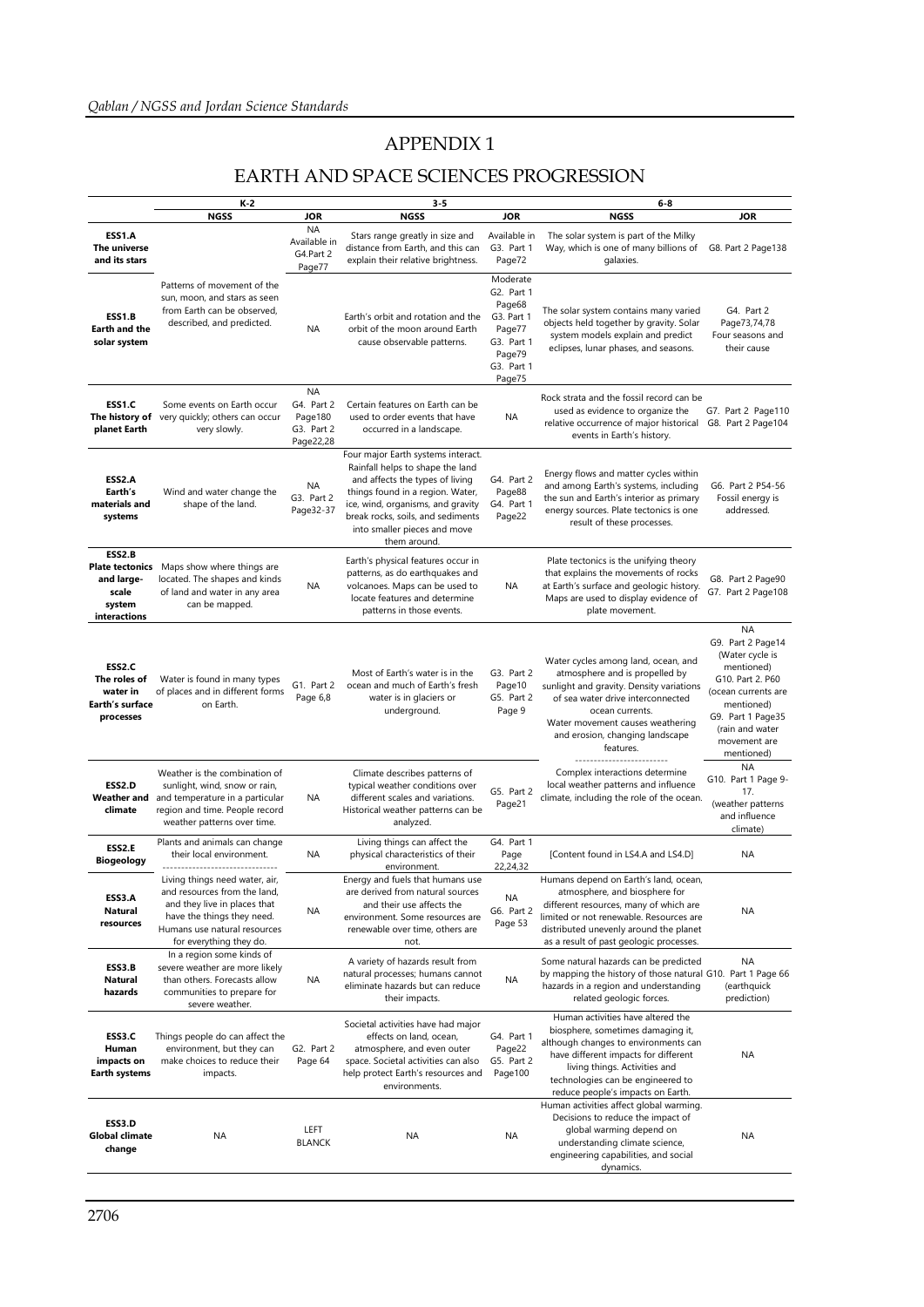# LIFE SCIENCES PROGRESSION

|                                                                                                                            | $K-2$                                                                                                                             |                                                                                                           | $3 - 5$                                                                                                                                                                                                                                                                                                         |                                                                                                                                                                                                                                                                                                                             | $6 - 8$                                                                                                                                                                                                                                                                                                       |                                                                                                                                                                                                |  |
|----------------------------------------------------------------------------------------------------------------------------|-----------------------------------------------------------------------------------------------------------------------------------|-----------------------------------------------------------------------------------------------------------|-----------------------------------------------------------------------------------------------------------------------------------------------------------------------------------------------------------------------------------------------------------------------------------------------------------------|-----------------------------------------------------------------------------------------------------------------------------------------------------------------------------------------------------------------------------------------------------------------------------------------------------------------------------|---------------------------------------------------------------------------------------------------------------------------------------------------------------------------------------------------------------------------------------------------------------------------------------------------------------|------------------------------------------------------------------------------------------------------------------------------------------------------------------------------------------------|--|
|                                                                                                                            | <b>NGSS</b>                                                                                                                       | <b>JOR</b>                                                                                                | <b>NGSS</b>                                                                                                                                                                                                                                                                                                     | <b>JOR</b>                                                                                                                                                                                                                                                                                                                  | <b>NGSS</b>                                                                                                                                                                                                                                                                                                   | <b>JOR</b>                                                                                                                                                                                     |  |
| <b>LS1.A</b><br><b>Structure and</b><br>function                                                                           | All organisms have<br>external parts that<br>they use to perform<br>daily functions.                                              | <b>NA</b><br>Available in<br>G3. Part 1<br>Page28<br>G4. Part 1<br>Page 40                                | Organisms have both internal and<br>external macroscopic structures that<br>allow for growth, Survival, behavior,<br>and reproduction.                                                                                                                                                                          | Available in G3.<br>Part 2 Page44<br>G3. Part 1 Page<br>28 G5. Part 2<br>Page 84                                                                                                                                                                                                                                            | All living things are made up of cells. In<br>organisms, cells work together to form<br>tissues and organs that are specialized<br>for particular body functions.                                                                                                                                             | Available in G7. Part<br>1 Page 40                                                                                                                                                             |  |
| LS1.B                                                                                                                      | Parents and                                                                                                                       | Available in                                                                                              |                                                                                                                                                                                                                                                                                                                 |                                                                                                                                                                                                                                                                                                                             |                                                                                                                                                                                                                                                                                                               |                                                                                                                                                                                                |  |
| Growth and<br>of<br>organisms                                                                                              | offspring often<br>development engage in behaviors<br>that help the<br>offspring survive.                                         | G2. Part 1<br>Page8<br>G2. Part 2<br>Page10                                                               | Reproduction is essential to every<br>kind of organism. Organisms have<br>unique and diverse life cycles.                                                                                                                                                                                                       | Available in G5.<br>Part 1 Page10<br>G4. Part 2 Page<br>47                                                                                                                                                                                                                                                                  | Animals engage in behaviors that<br>increase the odds of reproduction. An<br>organism's growth is affected by both<br>genetic and environmental factors.                                                                                                                                                      | Available in<br>G8. Part 2 Page6<br>G8. Part 2 Page 28                                                                                                                                         |  |
| LS1.C<br>Organization<br>for matter<br>and<br>energy flow<br>in organisms                                                  | Animals obtain food<br>they need from<br>plants or other<br>animals. Plants need<br>water and light.                              | Available in<br>G1. Part 2<br>Page33<br>G1. Part 2<br>Page48<br>G2. Part 2<br>Page 8                      | Food provides animals with the<br>materials and energy they need for<br>body repair, growth, warmth, and<br>motion. Plants acquire material for<br>growth chiefly from air, water, and<br>process matter and obtain energy<br>from sunlight, which is used to<br>maintain conditions necessary for<br>survival. | <b>NA</b>                                                                                                                                                                                                                                                                                                                   | Plants use the energy from light to make<br>sugars through photosynthesis. Within<br>individual organisms, food is broken<br>down through a series of chemical<br>reactions that rearrange molecules and<br>release energy.                                                                                   | Available in G7, Part<br>1 Page 69                                                                                                                                                             |  |
| <b>LS1.D</b><br>Information<br>processing                                                                                  | Animals sense and<br>communicate<br>information and<br>respond to inputs<br>with behaviors that<br>help them grow and<br>survive. | NA<br>Available in<br>G4. Part 1<br>Page 43,45                                                            | Different sense receptors are<br>specialized for particular kinds of<br>information; animals use their<br>perceptions and memories to quide<br>their actions.                                                                                                                                                   | Available in G4.<br>Part 1 Page 43                                                                                                                                                                                                                                                                                          | Each sense receptor responds to different<br>inputs, transmitting them as signals that Available in G5. Part<br>travel along nerve cells to the brain; the<br>signals are then processed in the brain,<br>resulting in immediate behavior or<br>memories.                                                     | <b>NA</b><br>2 Page49<br>(superficially<br>mentioned)                                                                                                                                          |  |
| <b>LS2.A</b><br>Interdepende<br>nt<br>relationships<br>in ecosystems                                                       | Plants depend on<br>water and light to<br>grow and on<br>animals for<br>pollination or to<br>move their seeds<br>around.          | <b>NA</b>                                                                                                 | The food of almost any animal can be<br>traced back to plants. Organisms are<br>related in food webs in which some<br>animals eat plants for food and other<br>animals eat the animals that eat<br>plants, while decomposers restore<br>some materials to the soil.                                             | G8. Part 1<br>Page13<br>G4.1 Page 9<br>G5. Part 2<br>Page83<br>(Decomposers<br>are not<br>mentioned)                                                                                                                                                                                                                        | Organisms and populations are<br>dependent on their environmental<br>interactions with both other living things<br>and non-living factors, any of which can<br>limit their growth. Competitive,<br>predatory, and mutually beneficial<br>interactions vary across ecosystems, but<br>the patterns are shared. | G8. Part 1 Page 8<br>(mutual relationship<br>is not available)                                                                                                                                 |  |
| LS2.B<br><b>Cycles of</b><br>matter and<br>energy<br>transfer in<br>ecosystems                                             | [Content found in<br>LS1.C<br>and ESS3.A]                                                                                         | <b>NA</b>                                                                                                 | Matter cycles between the air and soil<br>and among organisms as they live<br>and die.                                                                                                                                                                                                                          | <b>NA</b>                                                                                                                                                                                                                                                                                                                   | The atoms that make up the organisms in<br>an ecosystem are cycled repeatedly<br>between the living and non-living parts<br>of the ecosystem. Food webs model how<br>matter and energy are transferred among<br>producers, consumers, and decomposers<br>as the three groups interact within an<br>ecosystem. | ΝA                                                                                                                                                                                             |  |
| LS2.C<br><b>Ecosystem</b><br>dynamics,<br>functioning,<br>and resilience                                                   | <b>NA</b>                                                                                                                         | <b>NA</b>                                                                                                 | When the environment changes some<br>organisms survive and reproduce,<br>some move to new locations, some<br>move into the transformed<br>environment, and some die.                                                                                                                                            | Part 2 Page 68                                                                                                                                                                                                                                                                                                              | Ecosystem characteristics vary over time.<br>Disruptions to any part of an ecosystem<br>Available in G3. can lead to shifts in all of its populations.<br>The completeness or integrity of an<br>ecosystem's biodiversity is often used as<br>a measure of its health.                                        | <b>NA</b>                                                                                                                                                                                      |  |
| LS2.D<br><b>Social</b><br>interactions<br>and group<br>behavior                                                            | <b>NA</b>                                                                                                                         | <b>NA</b>                                                                                                 | Being part of a group helps animals<br>obtain food, defend themselves, and<br>cope with changes.                                                                                                                                                                                                                | <b>NA</b>                                                                                                                                                                                                                                                                                                                   | <b>NA</b>                                                                                                                                                                                                                                                                                                     | <b>NA</b>                                                                                                                                                                                      |  |
| <b>LS3.A</b><br>Inheritance of<br>traits                                                                                   | Young organisms<br>are very much, but<br>not exactly, like                                                                        | Available in<br>G2. Part 1<br>Page12<br>G3. Part 2<br>Page 50                                             | Different organisms vary in how they<br>look and function because they have                                                                                                                                                                                                                                     | Mod<br>Available in G5.<br>Part 1 Page38<br>G5. Part 1 Page<br>27                                                                                                                                                                                                                                                           | Genes chiefly regulate specific proteins,<br>which affect an individual's traits.                                                                                                                                                                                                                             | Available in GG8.<br>Part 1 Page 6<br>(mutations and<br>gene translation are<br>not available) G7.<br>Part 1 Page 54                                                                           |  |
| their parents and<br>also resemble other<br>LS3.B<br>organisms of the<br>same kind.<br><b>Variation of</b><br>traits<br>30 | Available in<br>G5.1 Page                                                                                                         | different inherited information; the<br>environment also affects the traits<br>that an organism develops. | Available in<br>G5.2Page84<br>G3. Part 2 Page<br>$70 - 73$                                                                                                                                                                                                                                                      | In sexual reproduction each parent<br>contributes half the genes acquired by<br>the offspring, resulting in variation<br>between parent and offspring. Genetic<br>information can be altered because of<br>mutations, which may result in beneficial,<br>negative, or no change to proteins in or<br>traits of an organism. | Available in<br>G8. Part 2 Page 6<br>(Mutations are not<br>mentioned)                                                                                                                                                                                                                                         |                                                                                                                                                                                                |  |
| <b>LS4.A</b><br><b>Evidence of</b><br>common<br>ancestry and<br>diversity                                                  | <b>NA</b>                                                                                                                         | NA                                                                                                        | Some living organisms resemble<br>organisms that once lived on Earth.<br>Fossils provide evidence about the<br>types of organisms and environments<br>that existed long ago.                                                                                                                                    | <b>NA</b>                                                                                                                                                                                                                                                                                                                   | The fossil record documents the<br>existence, diversity, extinction, and<br>change of many life forms and their<br>environments through Earth's history.<br>The fossil record and comparisons of<br>anatomical similarities between<br>organisms enable the inference of lines<br>of evolutionary descent.    | Available in G7. Part<br>1 Page 114<br>(comparisons of<br>anatomical<br>similarities between<br>organisms enable<br>the inference of<br>lines of evolutionary<br>descent are not<br>available) |  |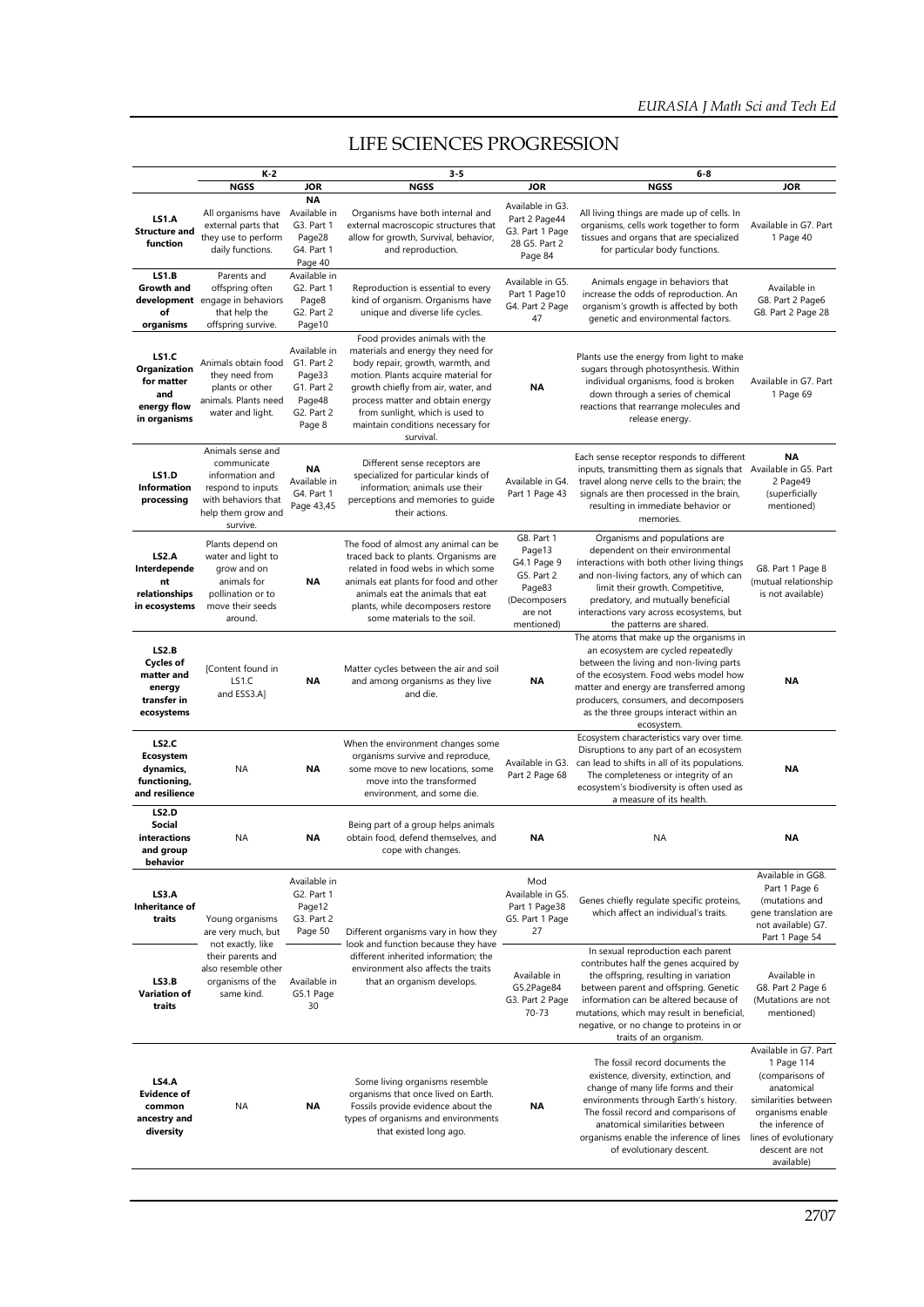|                                             | K-2                                                             |                                                                            | $3 - 5$                                                                                                                          |                                           | $6 - 8$                                                                                                                                                                                                                                                                |                                                                                                                                                                                                      |  |
|---------------------------------------------|-----------------------------------------------------------------|----------------------------------------------------------------------------|----------------------------------------------------------------------------------------------------------------------------------|-------------------------------------------|------------------------------------------------------------------------------------------------------------------------------------------------------------------------------------------------------------------------------------------------------------------------|------------------------------------------------------------------------------------------------------------------------------------------------------------------------------------------------------|--|
|                                             | <b>NGSS</b>                                                     | <b>JOR</b>                                                                 | <b>NGSS</b>                                                                                                                      | <b>JOR</b>                                | <b>NGSS</b>                                                                                                                                                                                                                                                            | <b>JOR</b>                                                                                                                                                                                           |  |
| <b>LS4.B</b><br><b>Natural</b><br>selection | <b>NA</b>                                                       | <b>NA</b>                                                                  | Differences in characteristics<br>between individuals of the same<br>species provide advantages in<br>survival and reproduction. | <b>NA</b>                                 | Both natural and artificial selection result<br>from certain traits giving some<br>individuals an advantage in survival and<br>reproduction, leading to predominance<br>of certain traits in a population.                                                             | Available in G8. Part<br>2 Page 38 (Natural<br>selection is not<br>mentioned) G10.<br>Part 1 Page 60 G10.<br>Part 1 Page 44                                                                          |  |
| LSG4.C<br><b>Adaptation</b>                 | <b>NA</b>                                                       | <b>NA</b><br>Available in<br>G3. Part 2<br>Page 70-73                      | Particular organisms can survive<br>only in particular environments.                                                             | Available in G5.<br>Part 2 Page 84        | Species can change over time in<br>response to changes in environmental<br>conditions through adaptation by natural<br>selection acting over generations. Traits<br>that support successful survival and<br>reproduction in the new environment<br>become more common. | <b>NA</b>                                                                                                                                                                                            |  |
| LS4.D<br><b>Biodiversity</b><br>and humans  | A range of different<br>organisms lives in<br>different places. | Available in<br>G <sub>2</sub> . Part 1<br>Page 7<br>G2. Part 2<br>Page 54 | Populations of organisms live in a<br>variety of habitats. Change in<br>those habitats affects the<br>organisms living there.    | Mod Available<br>in G5. Part 2<br>Page 94 | Changes in biodiversity can influence<br>humans' resources and the ecosystem<br>services they rely on.                                                                                                                                                                 | Available in G8. Part<br>1 Page 9-33.<br>(Changes in<br>biodiversity and<br>genetic materials<br>for each species as<br>well as the influence<br>of changes in<br>biodiversity on<br>human resources |  |